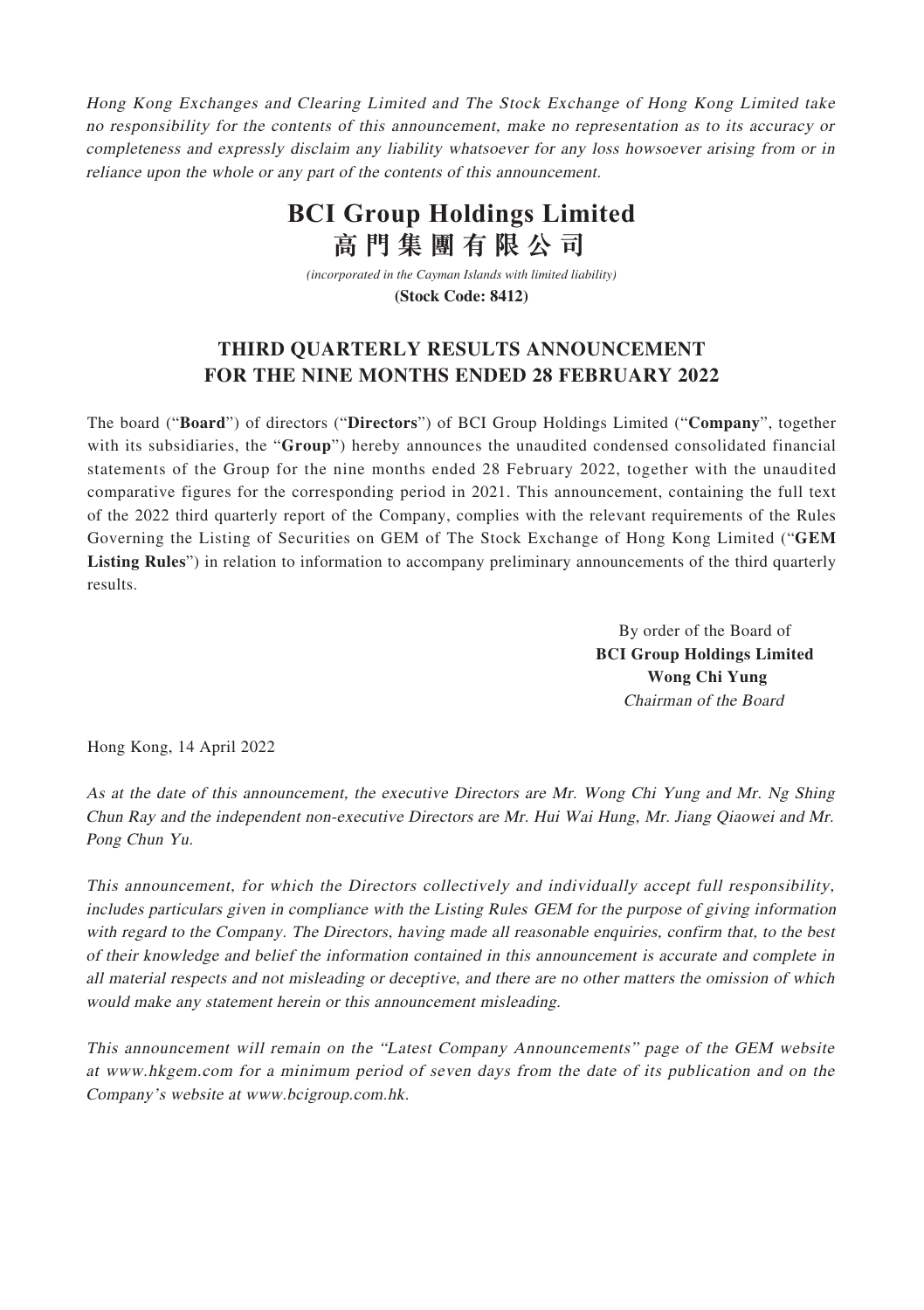### **CHARACTERISTICS OF GEM OF THE STOCK EXCHANGE OF HONG KONG LIMITED ( "STOCK EXCHANGE")**

**GEM has been positioned as a market designed to accommodate small and mid-sized companies to which a higher investment risk may be attached than other companies listed on the Stock Exchange. Prospective investors should be aware of the potential risks of investing in such companies and should make the decision to invest only after due and careful consideration.**

**Given that the companies listed on GEM are generally small and mid-sized companies, there is a risk that securities traded on GEM may be more susceptible to high market volatility than securities traded on the Main Board of the Stock Exchange and no assurance is given that there will be a liquid market in the securities traded on GEM.**

Hong Kong Exchanges and Clearing Limited and the Stock Exchange take no responsibility for the contents of this report, make no representation as to its accuracy or completeness and expressly disclaim any liability whatsoever for any loss howsoever arising from or in reliance upon the whole or any part of the contents of this report.

## **香港聯合交易所有限公司 (「聯 交 所」)GEM的特色**

**GEM的定位乃為相較其他在聯交 所上市的公司帶有更高投資風險 的中小型公司提供上市的市場。有 意投資者應了解投資於該等公司 的潛在風險,並應經過審慎周詳考 慮後方作出投資決定。**

**由 於GEM上市公司一般為中小型 公司,在GEM買賣的證券可能會較 在聯交所主板買賣的證券承受更 大的市場波動風險,同時亦無法保 證 在GEM買賣的證券會有高流通 量的市場。**

香港交易及結算所有限公司及聯 交所對本報告的內容概不負責,對 其準確性或完整性亦不發表任何 聲明,並明確表示概不就因本報告 全部或任何部分內容而產生或因 依賴該等內容而引致的任何損失 承擔任何責任。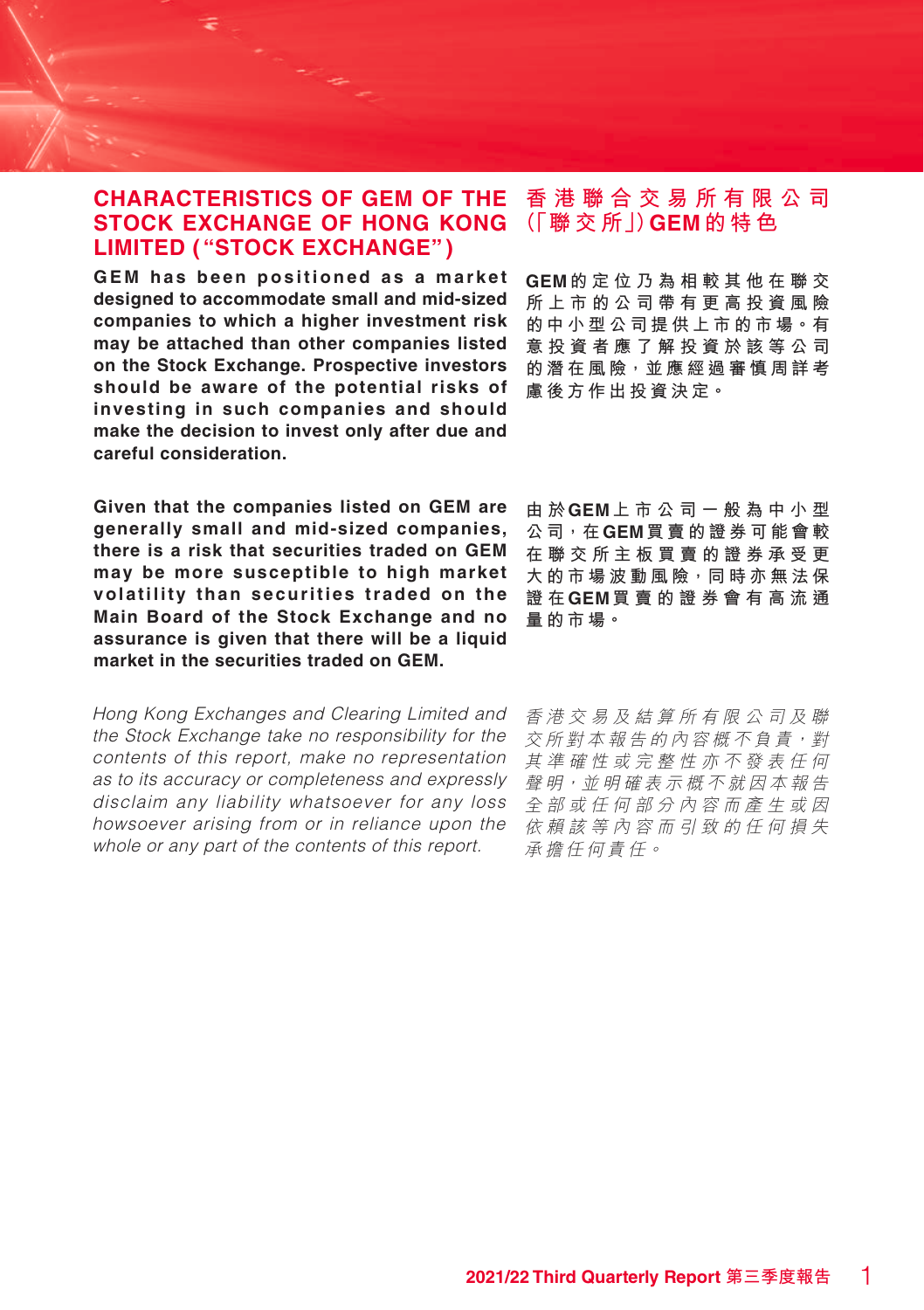This report, for which the directors ("**Directors**") of BCI Group Holdings Limited ("**Company**", together with its subsidiaries collectively referred to as the "**Group**") collectively and individually accept full responsibility, includes particulars given in compliance with the Rules Governing the Listing of Securities on GEM of the Stock Exchange ("**GEM Listing Rules**") for the purpose of giving information with regard to the Company. The Directors, having made all reasonable enquiries, confirm that, to the best of their knowledge and belief the information contained in this report is accurate and complete in all material respects and not misleading or deceptive, and there are no other matters the omission of which would make any statement herein or this report misleading.

The board of Directors ("**Board**") announces the unaudited condensed consolidated financial statements of the Group for the nine months ended 28 February 2022, together with the unaudited comparative figures for the corresponding period in 2021 as set out below. Unless otherwise specified, terms used herein shall have the same meanings as those defined in the Company's prospectus dated 24 March 2017 ("**Prospectus**").

本報告的資料乃根據聯交所GEM 證 券 上 市 規 則(「**GEM上市規則**」)而 刊載,旨在提供有關高門集團有限 公 司(「**本公司**」,連 同 其 附 屬 公 司, 統 稱「**本集團**」)的 資 料。本 公 司 董 事(「**董 事**」)願 就 本 報 告 共 同 及 個 別 承擔全部責任。董事在作出一切合 理查詢後確認,就彼等所深知及確 信,本報告所載資料於所有重大方 面均屬準確完整,並無誤導或欺詐 成分,且並無遺漏任何其他事宜致 使本報告內任何陳述或本報告產 生誤導。

董 事 會(「**董事會**」)公 布 本集團截至 2022年2月28日止九個月的未經審 核簡明綜合財務報表, 連同2021年 同期的未經審核比較數字載列如 下。除 另 有 指 明 者 外,本 報 告 所 用 詞彙與本公司日期為2017年3月24 日 的 招 股 章 程(「**招股章程**」)所 界 定 者具有相同涵義。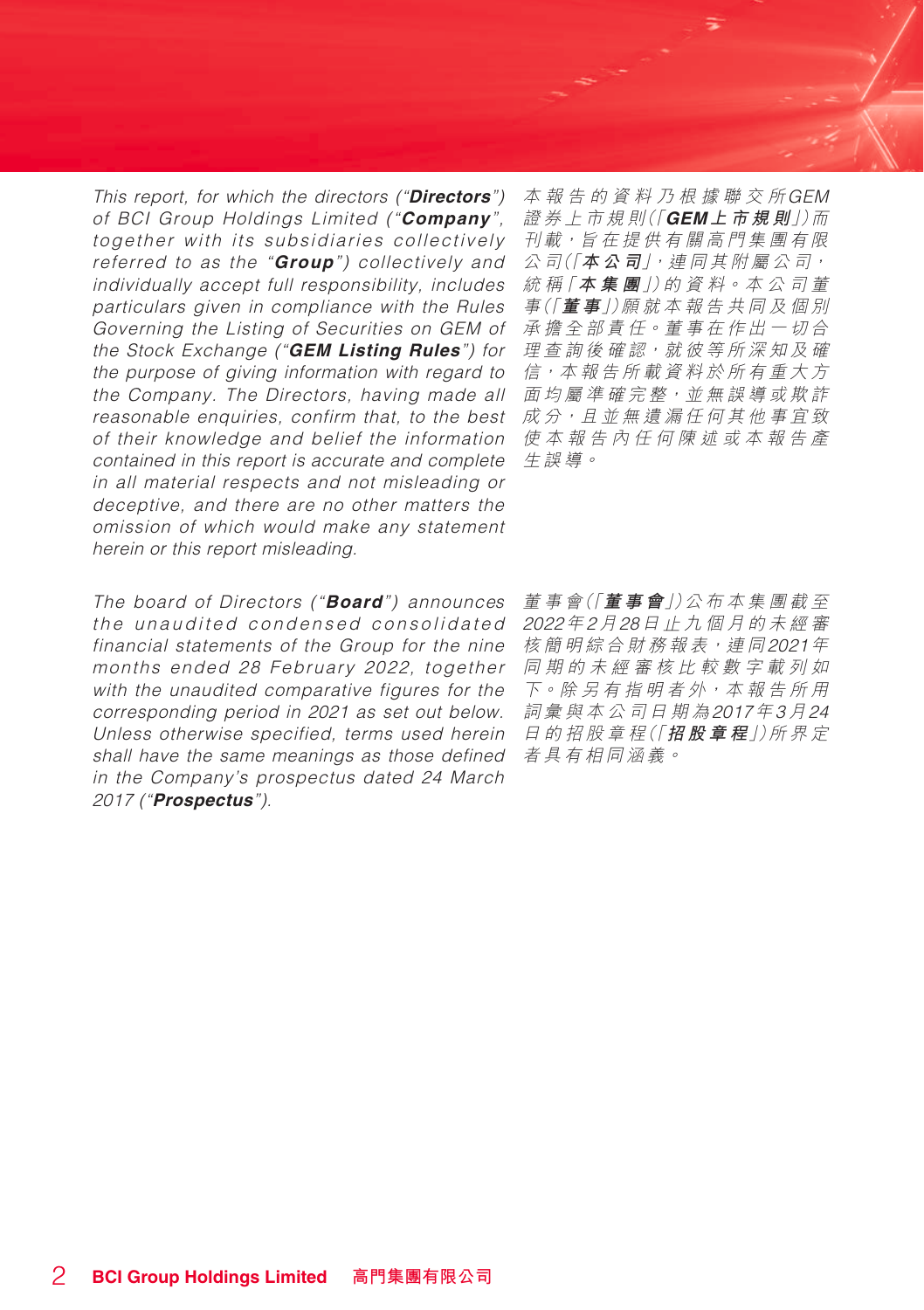# **Contents 目錄**

| <b>Financial Highlights</b>                                        | $\overline{4}$ |
|--------------------------------------------------------------------|----------------|
| Corporate Information                                              | 5              |
| Unaudited Condensed Consolidated Statement of Comprehensive Income | 8              |
| Unaudited Condensed Consolidated Statement of Changes in Equity    | 9              |
| Notes to the Unaudited Condensed Consolidated Financial Statements | 10             |
| Management Discussion and Analysis                                 | 20             |
| Disclosure of Additional Information                               | 32             |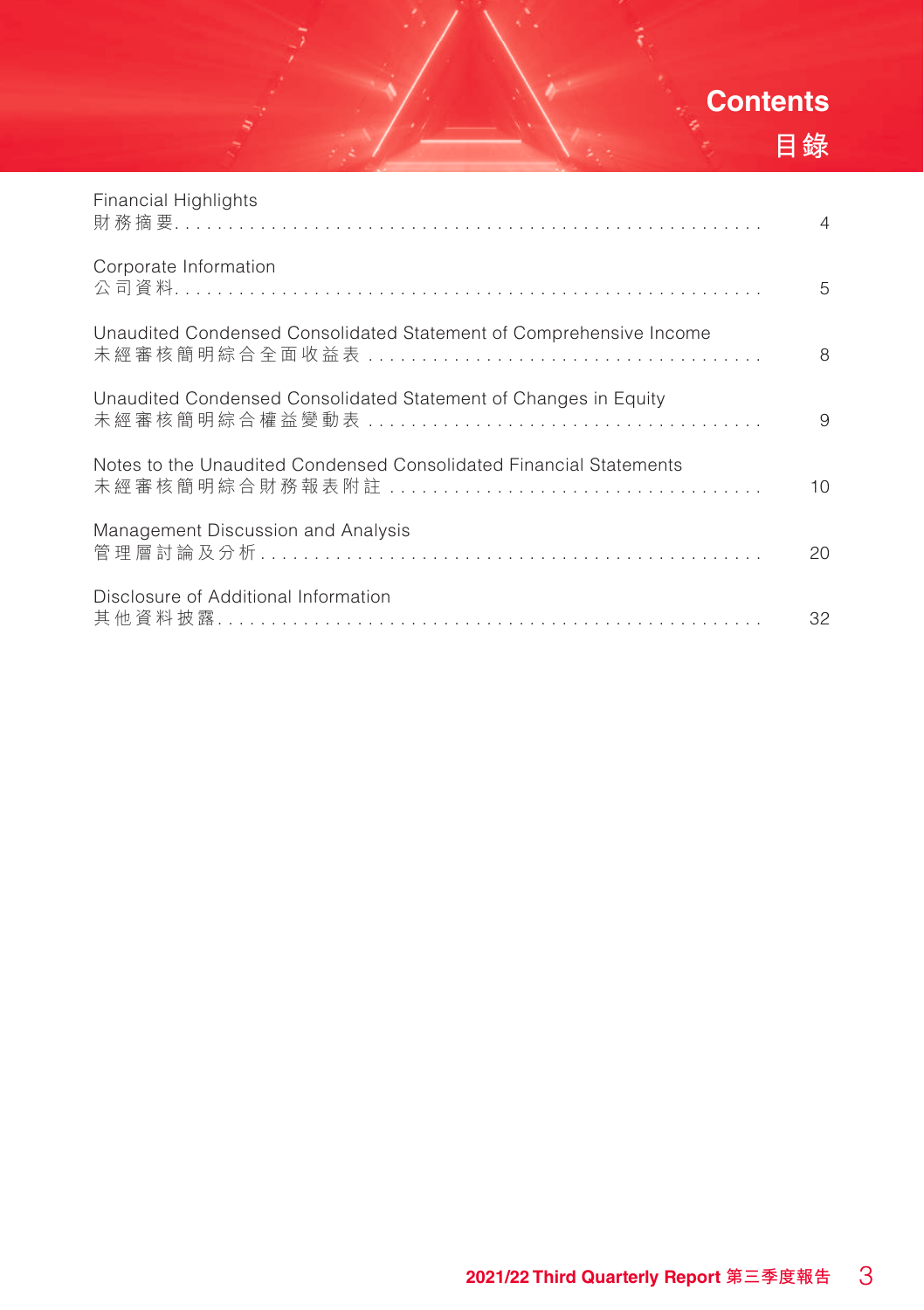## **Financial Highlights**

## **財務摘要**

The Group's revenue for the nine months 本集團截至2022年2月28日止九 ended 28 February 2022 was approximately 個月的收益為約43.8百萬港元<sup>,</sup>較 HK\$43.8 million, representing an increase of 2021年同期的收益增加約256.9%。 approximately 256.9% when compared with that of the corresponding period in 2021.

The Group recorded a loss and total 本集團截至2022年2月28日止九個 comprehensive income for the nine months 月錄得虧損及全面收入總額約7.4 ended 28 February 2022 of approximately 百萬港元(2021年: 約11.3百萬港 HK\$7.4 million (2021: HK\$11.3 million).

The Board does not recommend payment of any 董事會並不建議派付截至2022年2 dividend for the nine months ended 28 February 月28日止九個月的任何股息(截至 2022 (nine months ended 28 February 2021: Nil).



元)。

2021年2月28日止九個月:零)。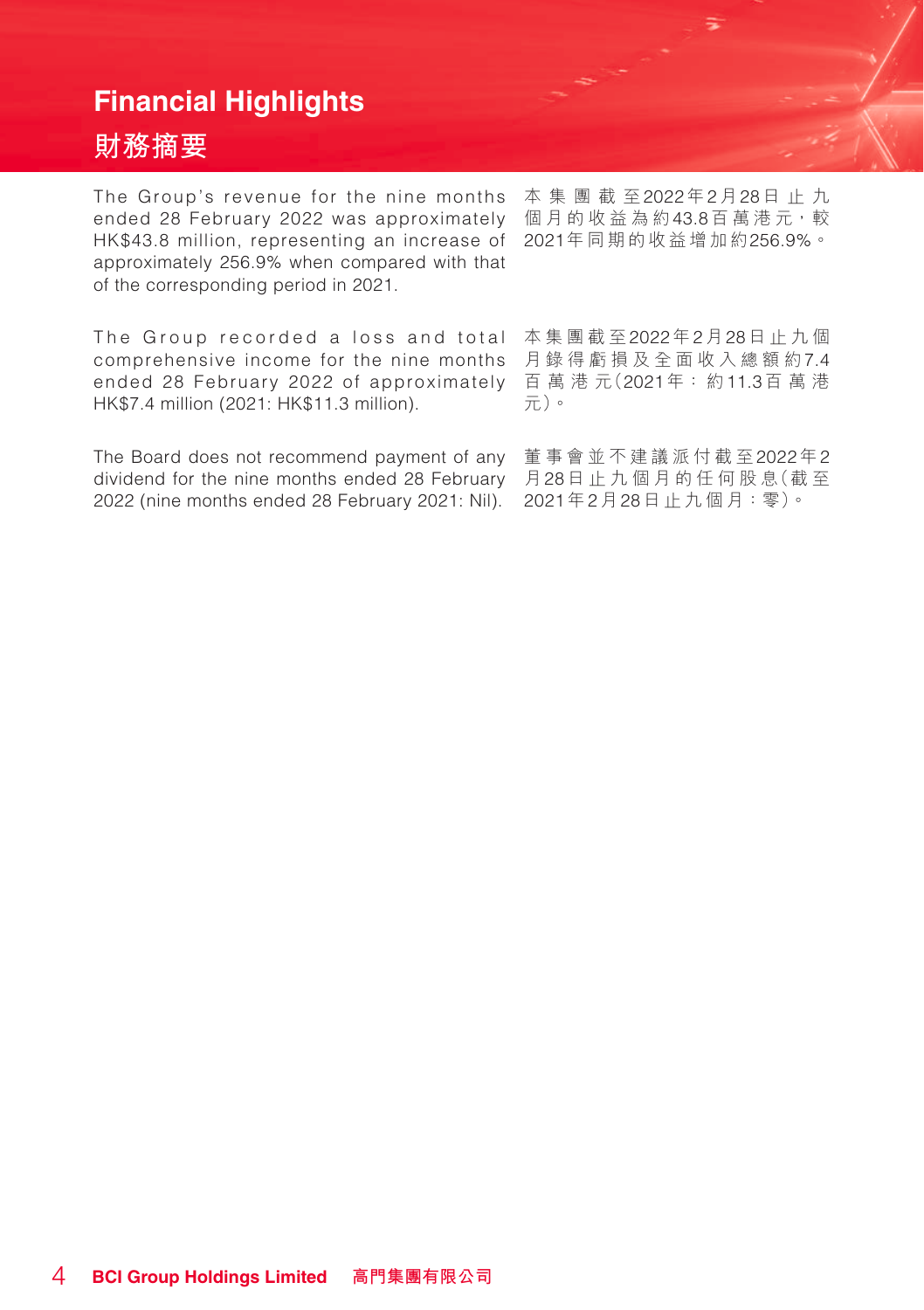## **Corporate Information**

## **公司資料**

## **DIRECTORS**

### **Executive Directors:**

Mr. Wong Chi Yung (Chairman and chief executive officer) Mr. Ng Shing Chun Ray

#### **Independent Non-executive Directors:**

Mr. Hui Wai Hung Mr. Jiang Qiaowei Mr. Pong Chun Yu

### **AUDIT COMMITTEE**

Mr. Pong Chun Yu (Chairman) Mr. Hui Wai Hung Mr. Jiang Qiaowei

### **REMUNERATION COMMITTEE**

Mr. Pong Chun Yu (Chairman) Mr. Hui Wai Hung Mr. Jiang Qiaowei

### **NOMINATION COMMITTEE**

Mr. Jiang Qiaowei (Chairman) Mr. Hui Wai Hung Mr. Pong Chun Yu

## **COMPANY SECRETARY**

Ms. Sun Shui

### **COMPLIANCE OFFICER**

Mr. Wong Chi Yung

### **AUTHORISED REPRESENTATIVES**

Mr. Wong Chi Yung (appointed on 14 March 2022) Ms. Sun Shui Mr. Ng Shing Chun Ray (resigned on 14 March 2022)

## **董 事**

### **執行董事:**

王 志 勇 先 生 (主席兼 行政總裁) 吳承浚先生

**獨立非執行董事:**

許維雄先生 蔣喬蔚先生 龐振宇先生

### **審核委員會**

龐 振 宇 先 生(主 席) 許維雄先生 蔣喬蔚先生

### **薪酬委員會**

龐 振 宇 先 生(主 席) 許維雄先生 蔣喬蔚先生

## **提名委員會**

蔣 喬 蔚 先 生(主 席) 許維雄先生 龐振宇先生

### **公司秘書**

孫瑞女士

### **合規主任**

王志勇 先 生

### **授權代表**

王志勇 先 生 (於2022年3月14日獲委任) 孫瑞女士 吳承浚 先 生(於2022年3月14辭任)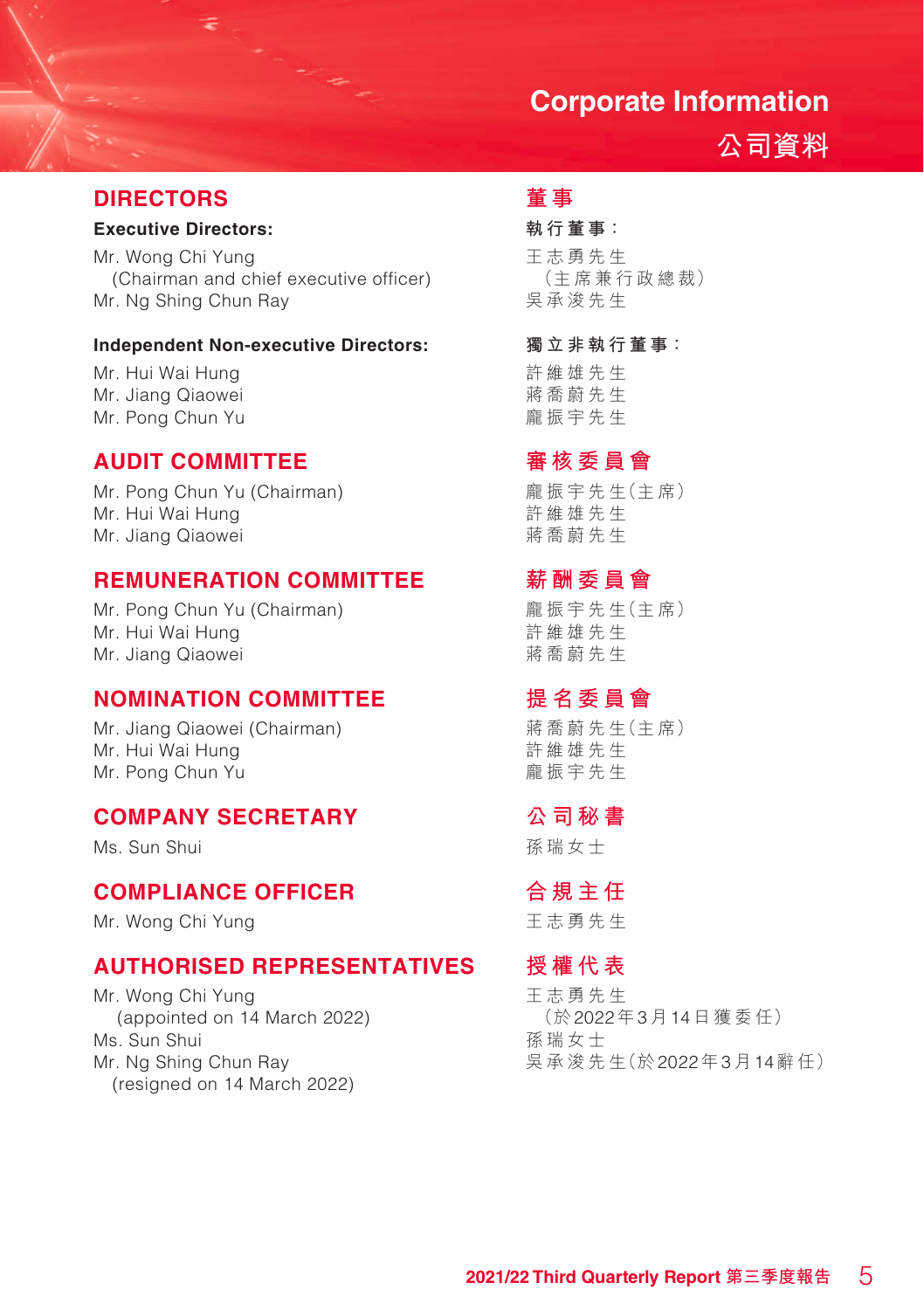## **Corporate Information**

## **公司資料**

### **REGISTERED OFFICE**

Windward 3, Regatta Office Park P.O. Box 1350 Grand Cayman KY1-1108 Cayman Islands

### **HEAD OFFICE AND PRINCIPAL PLACE OF BUSINESS IN HONG KONG**

Floor 14, Bupa Centre, 141 Connaught Road West Sai Ying Pun, Hong Kong

## **註冊辦事處**

Windward 3, Regatta Office Park P.O. Box 1350 Grand Cayman KY1-1108 Cayman Islands

### **香港總辦事處及 主要營業地點**

香港西營盤 干諾道西141號 保柏中心14樓

### PRINCIPAL SHARE REGISTRAR AND  開曼群島股份過戶登記 **總 處 TRANSFER OFFICE IN THE CAYMAN ISLANDS**

Ocorian Trust (Cayman) Limited Windward 3, Regatta Office Park P.O. Box 1350 Grand Cayman KY1-1108 Cayman Islands

Ocorian Trust (Cayman) Limited Windward 3, Regatta Office Park P.O. Box 1350 Grand Cayman KY1-1108 Cayman Islands

#### **香港股份過戶登記分處 BRANCH SHARE REGISTRAR AND TRANSFER OFFICE IN HONG KONG**

Boardroom Share Registrars (HK) Limited Room 2103B, 21/F 148 Electric Road, North Point Hong Kong

### **PRINCIPAL BANKER**

The Hong Kong and Shanghai Banking Corporation Limited 1 Queen's Road Central Hong Kong

寶德隆證券登記有限公司 香 港 北角電氣道148號 21樓2103B室

## **主要往來銀行**

香港上海滙豐銀行有限公司 香 港 皇后大道中1號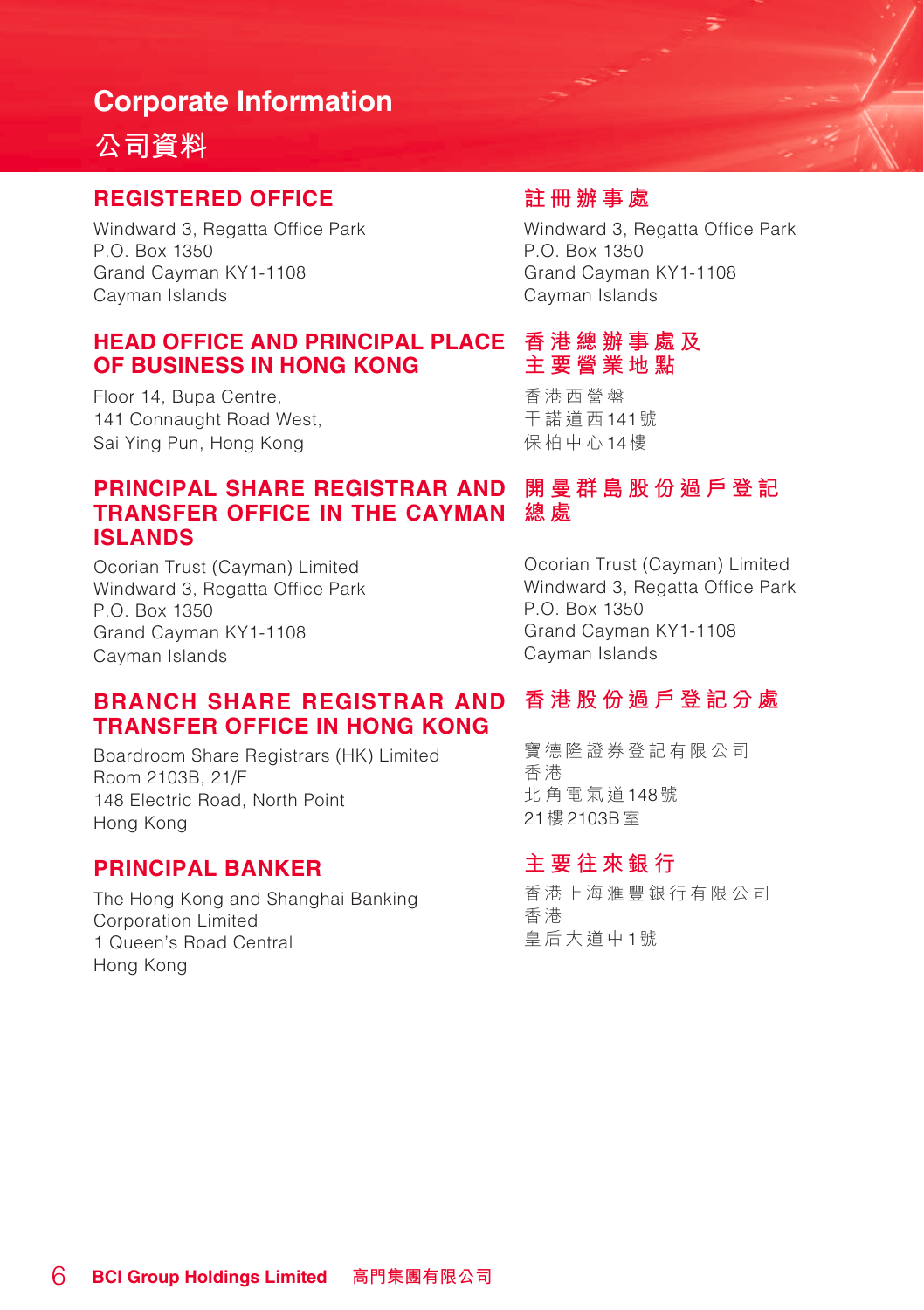## **Corporate Information**

**公司資料**

### **AUDITORS**

BDO Limited Certified Public Accountants 25th Floor Wing On Centre 111 Connaught Road Central Hong Kong

## **STOCK CODE**

8412

## **COMPANY'S WEBSITE**

www.bcigroup.com.hk

## **核數師**

香港立信德豪會計師事務所 有限公司 執業會計師 香 港 干諾道中111號 永安中心25樓

## **股份代號**

8412

## **公司網站**

www.bcigroup.com.hk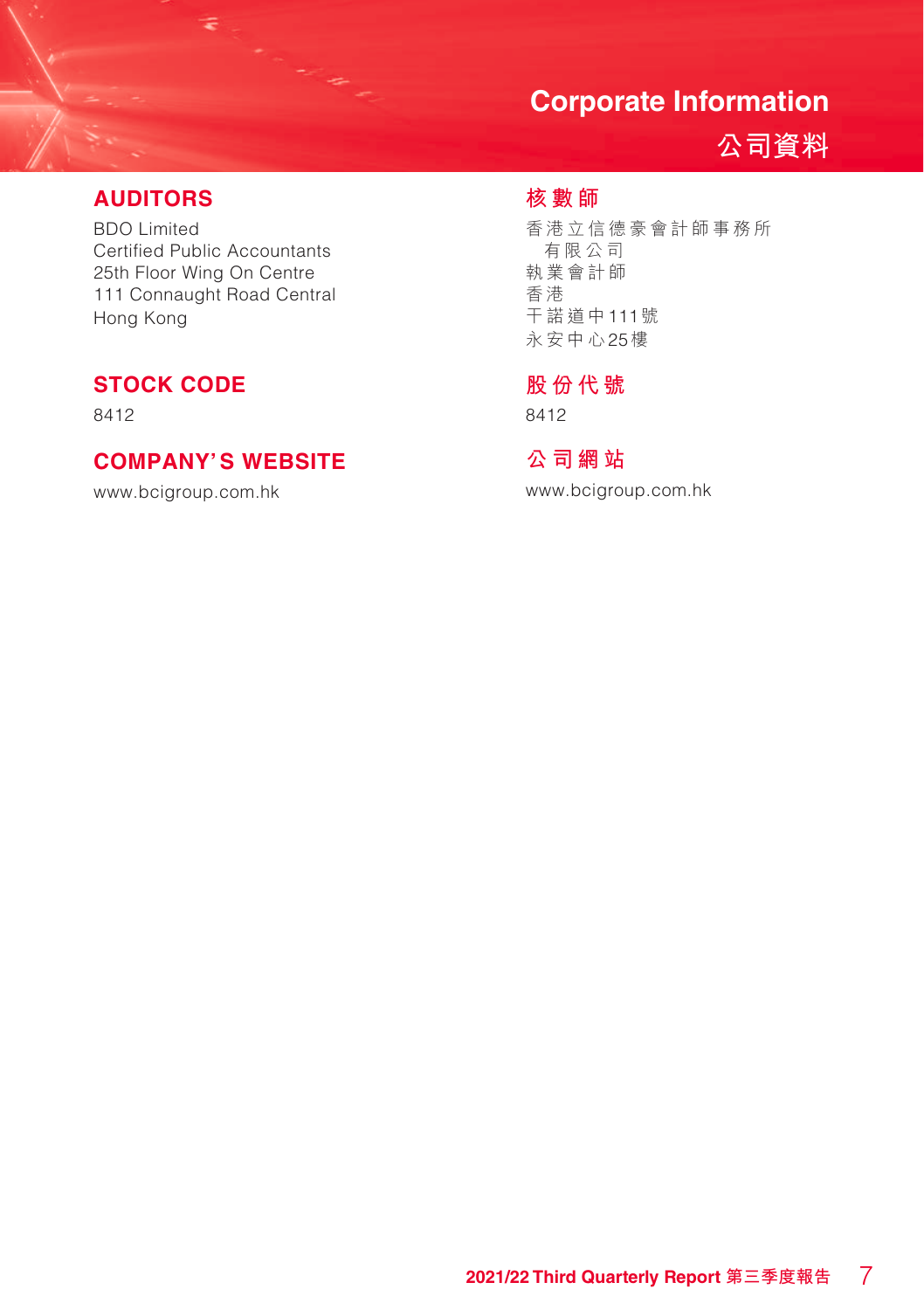## **Unaudited Condensed Consolidated Statement of Comprehensive Income**

÷

**未經審核簡明綜合全面收益表**  $\frac{1}{\sqrt{N}}$  **For the nine months ended 28 February 2022** 截至 2022 年 2 月 28 日止九個月

|                                                                                                                                                                                                                                                                                                                               |                                                                                                            |             | For the three months ended                                                                          |                                                                                          |                                                                                                             | For the nine months ended                                                                         |
|-------------------------------------------------------------------------------------------------------------------------------------------------------------------------------------------------------------------------------------------------------------------------------------------------------------------------------|------------------------------------------------------------------------------------------------------------|-------------|-----------------------------------------------------------------------------------------------------|------------------------------------------------------------------------------------------|-------------------------------------------------------------------------------------------------------------|---------------------------------------------------------------------------------------------------|
|                                                                                                                                                                                                                                                                                                                               |                                                                                                            |             | 截至三個月止                                                                                              |                                                                                          |                                                                                                             | 截至九個月止                                                                                            |
|                                                                                                                                                                                                                                                                                                                               |                                                                                                            | Notes<br>附註 | 28 February<br>2022<br>2022年<br>2月28日<br><b>HKS'000</b><br>千港元<br>(unaudited)<br>(未經審核)             | 28 February<br>2021<br>2021年<br>2月28日<br><i>HK\$'000</i><br>千港元<br>(unaudited)<br>(未經審核) | 28 February<br>2022<br>2022年<br>2月28日<br><b>HKS'000</b><br>千港元<br>(unaudited)<br>(未經審核)                     | 28 February<br>2021<br>2021年<br>2月28日<br><i>HK\$'000</i><br>千港元<br>(unaudited)<br>(未經審核)          |
| Revenue<br>Cost of inventories sold<br>Other income and gains<br>Expense related to short term lease<br>Advertising and marketing expenses<br>Employee benefits expenses<br>Depreciation of property, plant and<br>equipment<br>Depreciation of right-of-use assets<br>Other expenses<br>(Loss)/reversal of loss allowance on | 收益<br>已售存貨成本<br>其他收入及收益<br>短期租賃相關開支<br>廣告及市場推廣開支<br>僱員福利開支<br>物業、廠房及設備<br>折舊<br>使用權資產折舊<br>其他開支<br>貿易及其他應收 | 2           | 10,291<br>(3, 384)<br>1.219<br>$\overline{a}$<br>(1, 842)<br>(3,044)<br>(442)<br>(1,772)<br>(3,260) | 3,501<br>(465)<br>2.348<br>(330)<br>(410)<br>(2, 179)<br>(910)<br>(5,928)<br>(2, 342)    | 43,820<br>(11, 833)<br>1.725<br>$\overline{a}$<br>(7, 486)<br>(10, 864)<br>(2,580)<br>(5, 317)<br>(13, 655) | 15,404<br>(3, 170)<br>14,518<br>(1,073)<br>(1,783)<br>(7, 832)<br>(2,747)<br>(16, 463)<br>(7,509) |
| trade and other receivables<br>Finance cost                                                                                                                                                                                                                                                                                   | 款項虧損撥備<br>(虧損)/撥回<br>融資成本                                                                                  | 4           | (245)<br>(322)                                                                                      | (35)<br>(355)                                                                            | (310)<br>(909)                                                                                              | 474<br>(1, 144)                                                                                   |
| Loss before income tax expense<br>Income tax expense                                                                                                                                                                                                                                                                          | 除所得税開支前虧損<br>所得税開支                                                                                         | 5           | (2,801)                                                                                             | (7, 105)                                                                                 | (7, 409)                                                                                                    | (11, 325)                                                                                         |
| Loss and total comprehensive income<br>for the period                                                                                                                                                                                                                                                                         | 期內虧損及全面收益<br>總額                                                                                            |             | (2,801)                                                                                             | (7, 105)                                                                                 | (7, 409)                                                                                                    | (11, 325)                                                                                         |
| Loss and total comprehensive income for<br>the period attributable to:<br>- Owners of the Company<br>- Non-controlling interests                                                                                                                                                                                              | 以下人士應佔期內<br>虧損及全面收益<br>總額:<br>一本公司擁有人<br>一非控股權益                                                            |             | (3, 192)<br>391                                                                                     | (6, 771)<br>(334)                                                                        | (7, 812)<br>403                                                                                             | (10, 865)<br>(460)                                                                                |
|                                                                                                                                                                                                                                                                                                                               |                                                                                                            |             | (2,801)                                                                                             | (7, 105)                                                                                 | (7, 409)                                                                                                    | (11, 325)                                                                                         |
| Loss per share attributable to owners<br>of the Company<br>- Basic and diluted (HK cents)                                                                                                                                                                                                                                     | 本公司擁有人應佔<br>每股虧損<br>-基本及攤薄(港仙)                                                                             | 7           | (0.32)                                                                                              | (0.71)                                                                                   | (0.78)                                                                                                      | (1.19)                                                                                            |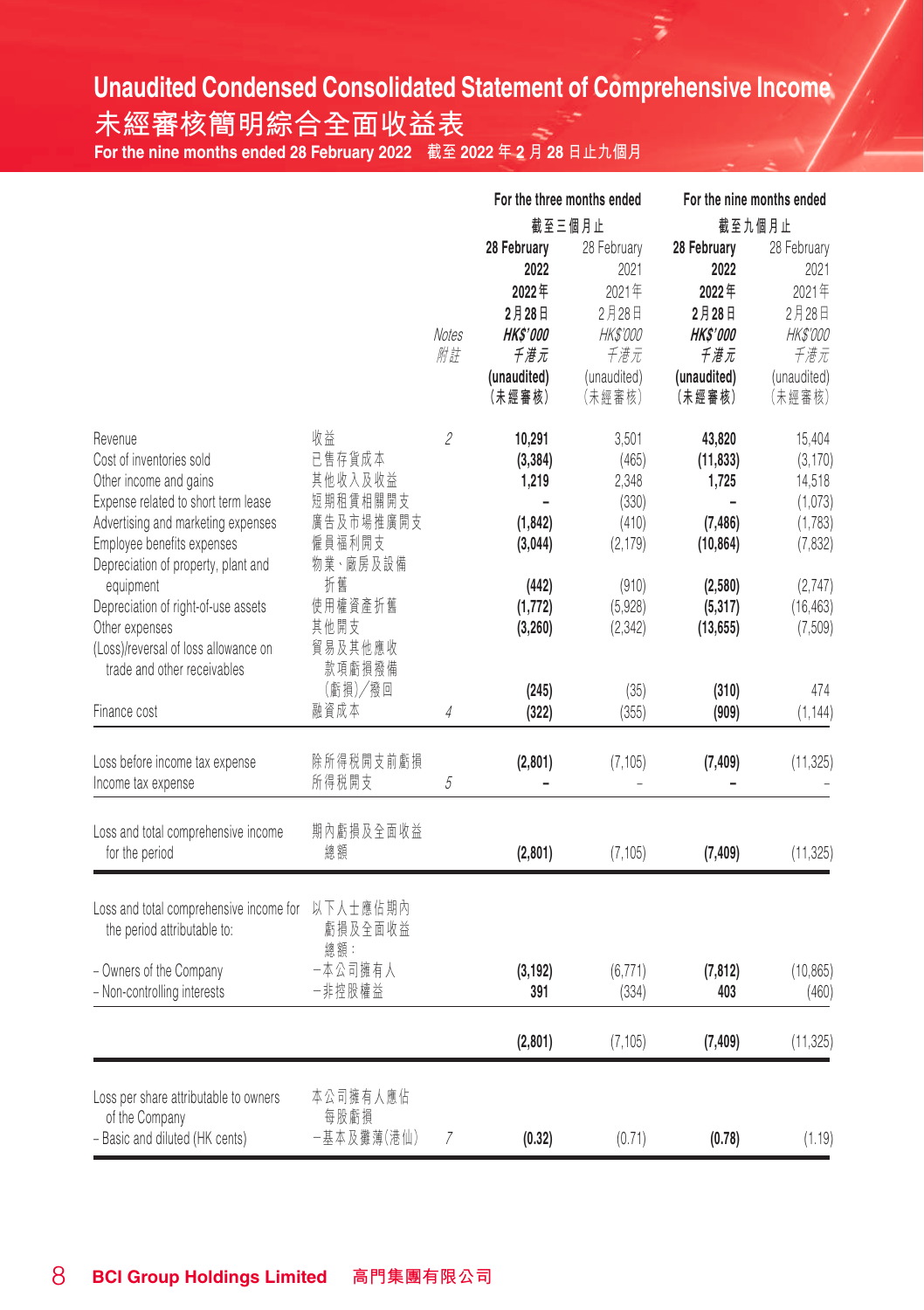# **Unaudited Condensed Consolidated Statement of Changes in Equity**

**未經審核簡明綜合權益變動表**

**For the nine months ended 28 February 2022 截至 2022 年 2 月 28 日止九個月**

|                                                                                                         | Attributable to owners of the Company<br>本公司擁有人應佔 |                                               |                                                    |                                                       |                                       |                                                                     |                                       |
|---------------------------------------------------------------------------------------------------------|---------------------------------------------------|-----------------------------------------------|----------------------------------------------------|-------------------------------------------------------|---------------------------------------|---------------------------------------------------------------------|---------------------------------------|
|                                                                                                         |                                                   | Share capital<br>股本<br><b>HK\$'000</b><br>千港元 | Share<br>premium<br>股份溢價<br><i>HK\$'000</i><br>千港元 | Accumulated<br>loss<br>累計虧損<br><i>HK\$'000</i><br>千港元 | Total<br>總計<br><b>HK\$'000</b><br>千港元 | Non-<br>controlling<br>interests<br>非控股權益<br><b>HK\$'000</b><br>千港元 | Total<br>總計<br><b>HK\$'000</b><br>千港元 |
| Balance at 1 June 2020 (audited)<br>Issuance of ordinary share                                          | 於2020年6月1日<br>的結餘(經審核)<br>發行普通股                   | 8,000<br>1,600                                | 56,525<br>18.734                                   | (84, 413)                                             | (19,888)<br>20.334                    | (2.569)                                                             | (22, 457)<br>20,334                   |
| Loss and total comprehensive income<br>for the period                                                   | 期內虧損及全面收<br>益總額                                   | $\overline{a}$                                | ÷,                                                 | (10.865)                                              | (10.865)                              | (460)                                                               | (11, 325)                             |
| Balance at 28 February 2021<br>(unaudited)                                                              | 於2021年2月28日<br>的結餘<br>(未經審核)                      | 9,600                                         | 75,259                                             | (95, 278)                                             | (10.419)                              | (3.029)                                                             | (13, 448)                             |
| Balance at 1 June 2021<br>(audited)<br>Partial disposal of a subsidiary<br>Loss and total comprehensive | 於2021年6月1日<br>的結餘(經審核)<br>部分出售附屬公司<br>期內虧損及全面     | 9,988                                         | 98,650                                             | (121, 286)                                            | (3, 413)<br>2,224                     | (7, 582)<br>3,376                                                   | (10, 995)<br>5,600                    |
| income for the period<br>Balance at 28 February 2022<br>(unaudited)                                     | 收益總額<br>於2022年2月28日<br>的結餘                        |                                               |                                                    | (7, 812)                                              | (7, 812)                              | 403                                                                 | (7, 409)                              |
|                                                                                                         | (未經審核)                                            | 9,988                                         | 98.650                                             | (129,098)                                             | (9,001)                               | (3,803)                                                             | (12, 804)                             |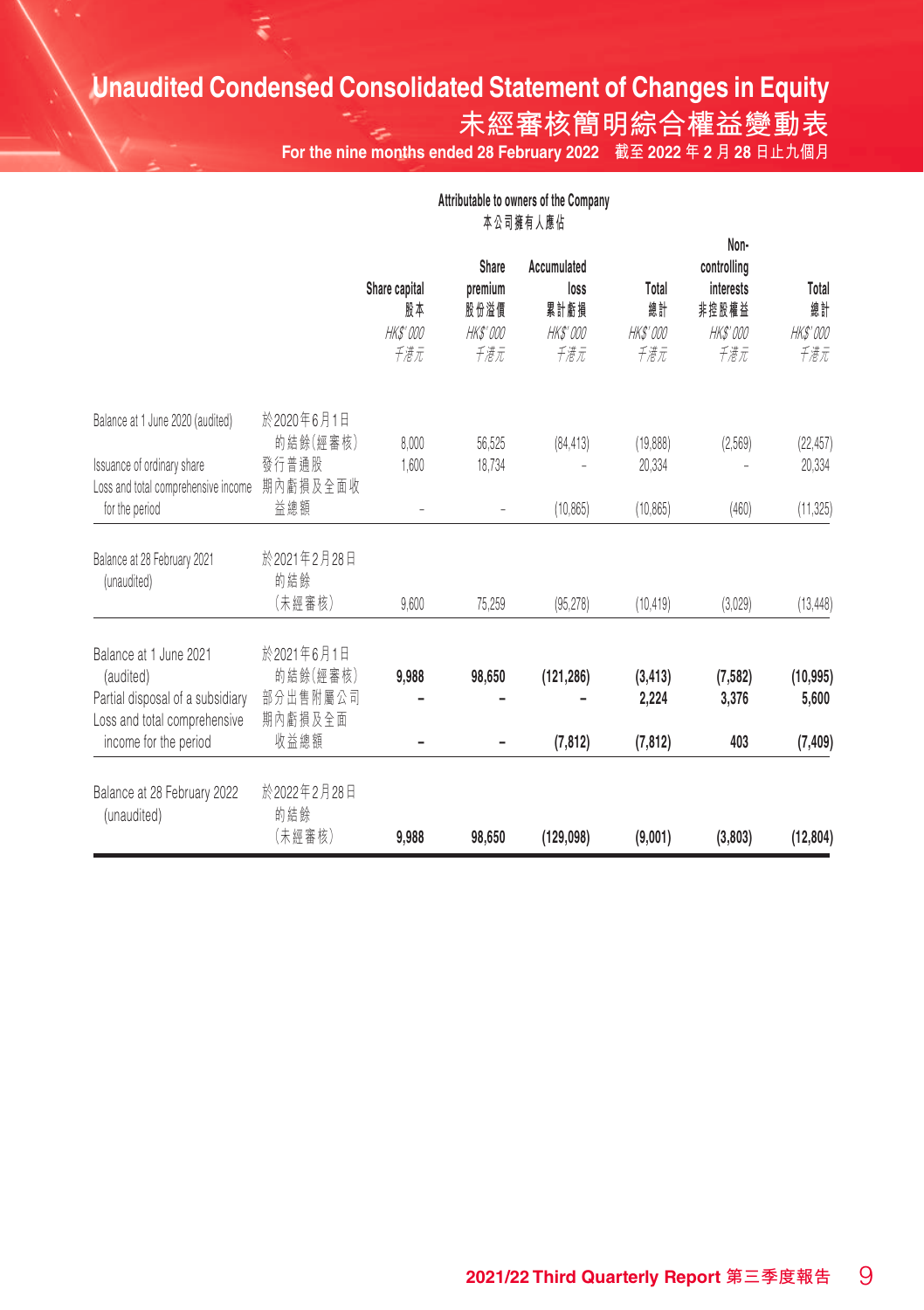**未經審核簡明綜合財務報表附註 For the nine months ended 28 February 2022 截至 2022 年 2 月 28 日止九個月**

### 1) GENERAL INFORMATION, 1) **BASIS OF PREPARATION AND ACCOUNTING POLICIES**

The Company was incorporated in the Cayman Islands as an exempted company with limited liability under the Companies Law (as revised) of the Cayman Islands on 19 May 2016 and its registered office is located at Windward 3, Regatta Office Park, P.O. Box 1350, Grand Cayman KY1-1108, Cayman Islands. Its principal place of business in Hong Kong is located at Floor 14, Bupa Centre, 141 Connaught Road West, Sai Ying Pun, Hong Kong. The shares of the Company ("**Shares**") were listed on GEM of the Stock Exchange by way of share offer since 7 April 2017.

On 7 April 2017 ("**Listing Date**"), a total of 200,000,000 Shares of HK\$0.01 each were offered under the share offer, of which 100,000,000 Shares, representing 50% of the total Offer Shares, were offered by way of placing. The remaining 100,000,000 Shares, representing 50% of the total Offer Shares, were offered under the public offer.

The Company is an investment holding company. The subsidiaries of the Company are principally engaged in the operation of clubhouse, entertainment and restaurant in Hong Kong.

The unaudited condensed consolidated financial statements for the nine months ended 28 February 2022 have been prepared in accordance with Hong Kong Financial Reporting Standards ("**HKFRSs**") (which include all Hong Kong Financial Reporting Standards, Hong Kong Accounting Standards ("**HKASs**") and interpretations) issued by the Hong Kong Institute of Certified Public Accountants ("**HKICPA**"), accounting principles generally accepted in Hong Kong and applicable disclosures by the GEM Listing Rules and the Companies Ordinance in Hong Kong.

## **1) 一 般 資 料、編 製 基 準 及會計政策**

本公司於2016年5月19日根據 開 曼 群 島 公 司 法( 經 修 訂 )在 開曼群島註冊成立為獲豁免 有 限 公 司,其 註 冊 辦 事 處 位 於 Windward 3, Regatta Office Park, P.O. Box 1350, Grand Cayman KY1-1108 Cayman Islands, 而 其香港主要營業地點則位於香 港西營盤干諾道西141號保柏 中 心14樓。本 公 司 股 份(「**股 份**」) 自2017年4月7日起以股份發售 方式於聯交所GEM上市。

於2017年4月7日(「**上市日期**」), 本公司根據股份發售合共提呈 發售200,000,000股每股面值0.01 港元的股份,其中100,000,000 股 股 份(佔 發 售 股 份 總 數 的50% )以 配 售 方 式 提 呈 發 售, 而 餘 下 的100,000,000股 股 份( 佔發售 股份總數的50%)則以公開發售 方式提呈發售。

本 公 司 為 一 間 投 資 控 股 公 司。 本公司的附屬公司主要於香港 經營會所、娛樂及餐廳業務。

截 至2022年2月28日止九個月 的未經審核簡明綜合財務報 表 乃 根 據 香 港 會 計 師 公 會(「**香 港會計師公會**」)頒 布 的香港財 務 報 告 準 則(「**香港財務報告準 則**」,包 括 所 有 香 港 財 務 報 告 準 則、香 港 會 計 準 則(「**香港會計 準 則**」)及 詮 釋)、香 港 公 認 會 計 原則以及GEM上市規則及香港 公司條例的適用披露規定編製。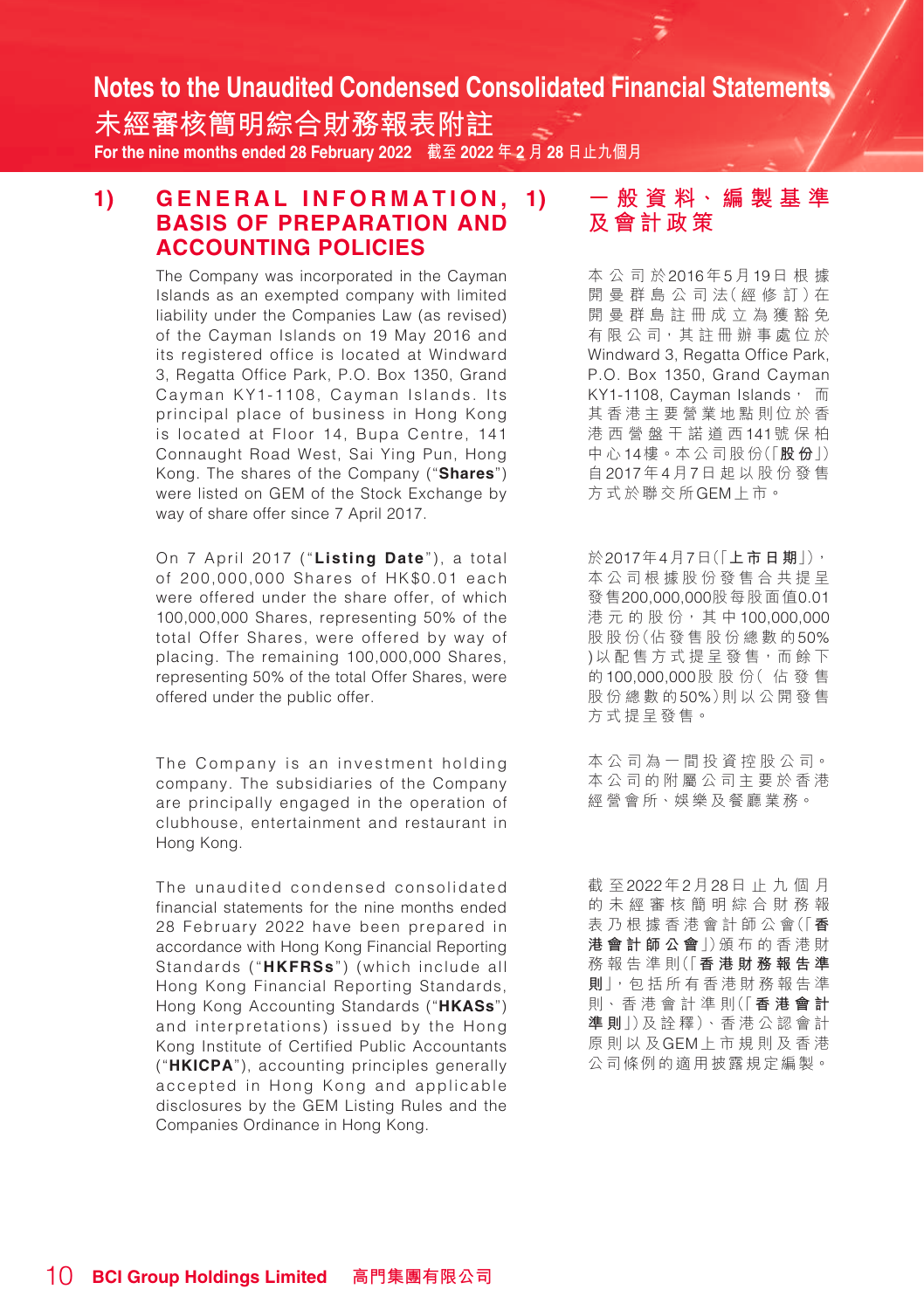**未經審核簡明綜合財務報表附註 For the nine months ended 28 February 2022 截至 2022 年 2 月 28 日止九個月**

### 1) GENERAL INFORMATION. 1) **BASIS OF PREPARATION AND ACCOUNTING POLICIES (continued)**

The unaudited condensed consolidated financial statements for the nine months ended 28 February 2021 have been prepared under the historical cost basis.

The unaudited condensed consolidated financial statements for the nine months ended 28 February 2022 are presented in Hong Kong Dollars ("**HK\$**"), which is the same as the functional currency of the Group, and all values are rounded to nearest thousand's ("**HK\$'000**"), except when otherwise indicated.

The principal accounting policies used in the preparation of the unaudited condensed consolidated financial statements for the nine months ended 28 February 2022 are consistent with those applied in the Company's annual report for the year ended 31 May 2021, except for the adoption of new and amendments to HKFRSs that affect the Group and has adopted the first time for the current period's unaudited condensed consolidated financial statements.

**1) 一 般 資 料、編 製 基 準 及 會 計 政 策(續)**

截 至2021年2月28日止九個月 的未經審核簡明綜合財務報表 乃按歷史成本基準編製。

截 至2022年2月28日止九個月 的未經審核簡明綜合財務報表 乃以與本集團相同的功能貨幣 港 元(「**港 元**」)呈 列,除 另 有 指 明 者 外, 所 有 數 值 均 約 整 至 最 接 近 千 位 數(「**千港元**」)。

編製截至2022年2月28日止九 個月的未經審核簡明綜合財務 報表所採用的主要會計政策與 本公司截至2021年5月31日 止 年度的年報所應用者貫徹一致, 惟採納影響本集團且於本期間 未經審核簡明綜合財務報表首 次採納的新訂香港財務報告準 則及香港財務報告準則修訂本 則除外。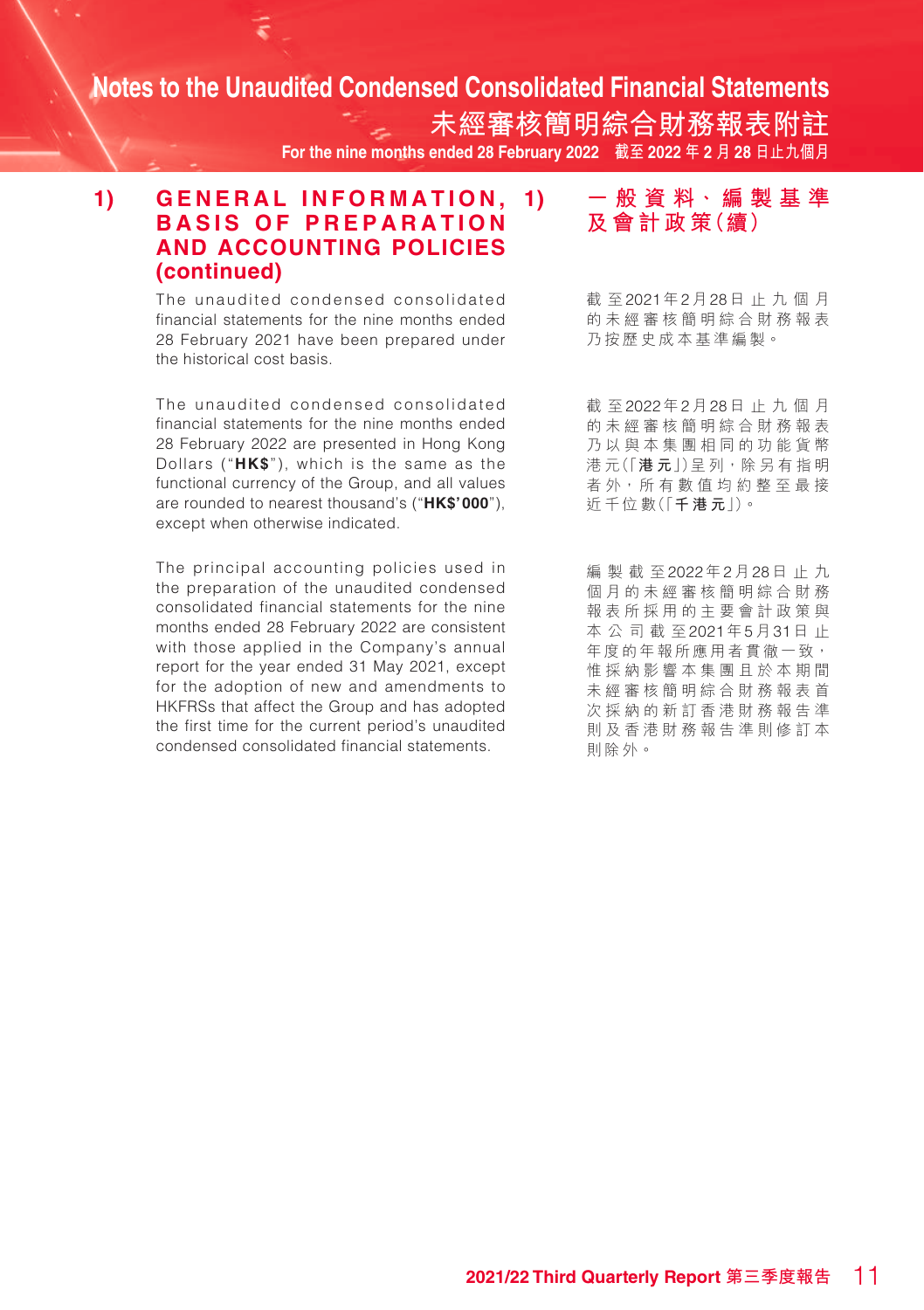**未經審核簡明綜合財務報表附註 For the nine months ended 28 February 2022 截至 2022 年 2 月 28 日止九個月**

### 1) GENERAL INFORMATION, 1) **BASIS OF PREPARATION AND ACCOUNTING POLICIES (continued)**

#### **Adoption of the going concern basis**

When preparing the unaudited condensed consolidated quarterly results, the Group's ability to continue as a going concern has been assessed. These unaudited condensed consolidated quarterly results have been prepared by the Directors on a going concern basis notwithstanding that the Group had net liabilities of approximately HK12.8 million as at 28 February 2022 as the Directors considered that:

- (i) As at 28 February 2022, the Group had a revolving loan facility granted by a former shareholder for an amount HK\$25 million. The Group will utilize this facility to support its liquidity needs.
- (ii) In August 2021, the Group entered into a loan facility agreement with a licensed money lender in Hong Kong for an amount of HK\$25 million for 18 months ("**Loan Facility**") and pursuant to the terms of the Loan Facility, funds are exclusively for the Company and made available upon its request;
- (iii) The Directors will strengthen to implement measures aiming at improving the working capital and cash flows of the Group, including closely monitor the general administrative expenses and operating costs; and
- (iv) The different possible outcomes of the COVID-19 pandemic and its impact to the cash flow forecast.

## **1) 一 般 資 料、編 製 基 準 及 會 計 政 策(續)**

#### **採用持續經營基準**

於編製未經審核簡明綜合季度 業績時,已評估本集團持續經 營 的 能 力。儘 管 本 集 團 於2022 年2月28日有負債淨額約12.8百 萬 港 元,惟 該 等 未 經 審 核 簡 明 綜合季度業績由董事按持續經 營 基 準 編 製,此 乃 由 於 董 事 認 為:

- (i) 於2022年2月28日, 本 集團的一名前股東授出 的一筆循環貸款融資 25百 萬 港 元。本 集 團 將 動用該融資以支持其流 動資金需求。
- (ii) 於2021年8月, 本 集 團 與香港一間持牌放債人 訂 立 貸 款 融 資 協 議, 貸 款融資金額為25百萬港 元,期 限 為18個 月(「**貸 款融資**」),根 據 貸 款 融 資之條款,資金由本公 司專有,可應其要求獲 取;
- (iii) 董事將抓緊實施各種措 施,以 改 善 本 集 團 之 運 營 資 本 及 現 金 流 量, 包 括緊密監督一般行政開 支及運營成本;及
- (iv) 2019冠狀病毒病 疫 情 可能帶來的不同結果及 其對現金流量預測的影 響。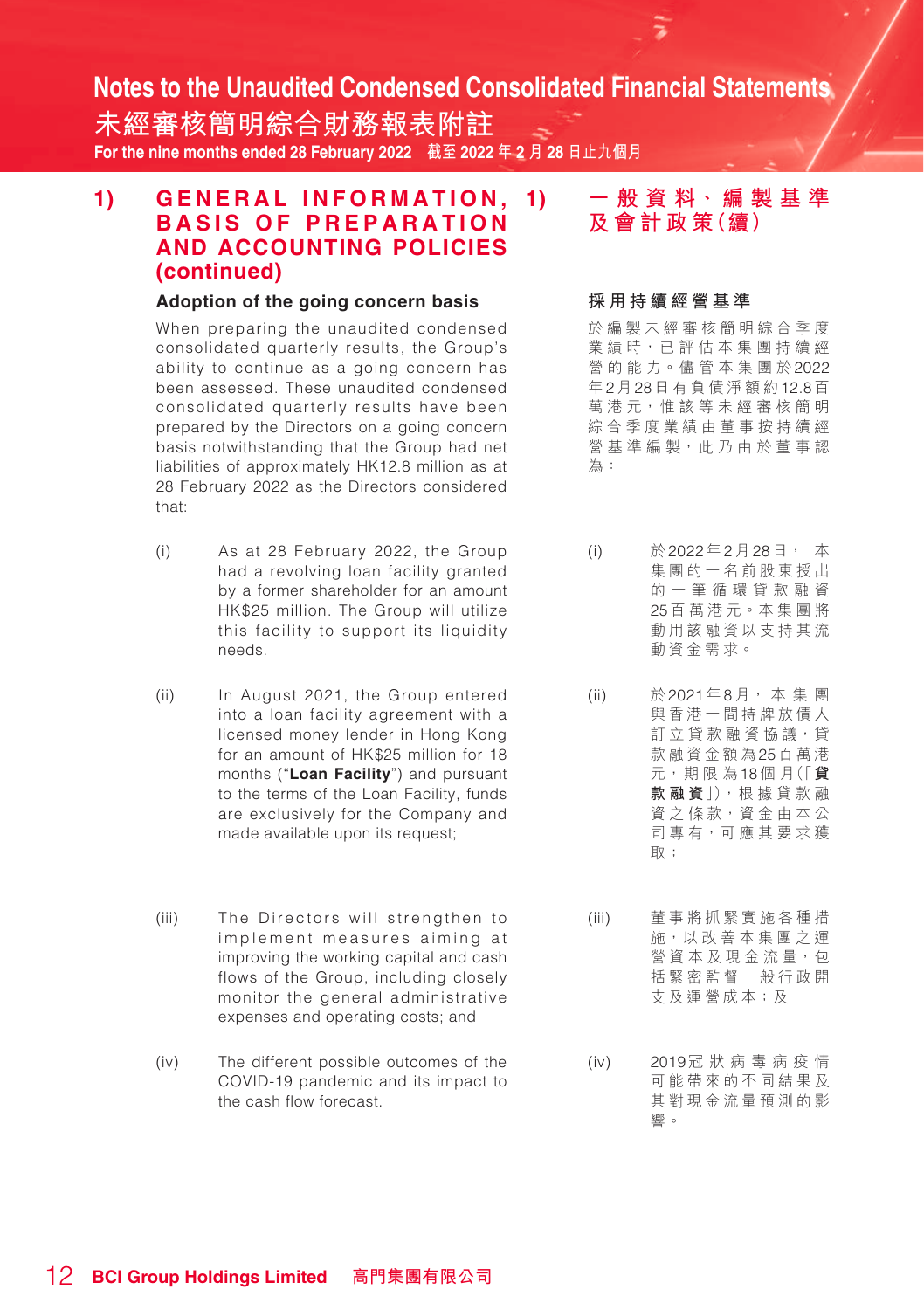**未經審核簡明綜合財務報表附註 For the nine months ended 28 February 2022 截至 2022 年 2 月 28 日止九個月**

### 1) GENERAL INFORMATION. 1) **BASIS OF PREPARATION AND ACCOUNTING POLICIES (continued)**

#### **Adoption of the going concern basis (continued)**

After taking into consideration of above factors and funds expected to be generated internally based on the Directors' estimation on future cash flow of the Group, the Directors are satisfied that the Group will have sufficient financial resources to meet its financial obligations as they fall due in the foreseeable future and consider that it is appropriate for the unaudited condensed consolidated quarterly results to be prepared on a going concern basis since there are no material uncertainties related to events or conditions that may cast significant doubt upon the Group's ability to continue as a going concern.

The Group has not adopted or early adopted the new and revised HKFRSs (including their consequential amendments) which are relevant to the Group that have been issued but are not yet effective in the preparation of these unaudited condensed consolidated results.

The unaudited condensed consolidated financial statements have not been audited by the Company's auditor, but have been reviewed by the Company's audit committee.

### **1) 一 般 資 料、編 製 基 準 及 會 計 政 策(續)**

#### **採 用 持 續 經 營 基 準(續)**

經計及上述因素及根據董事會 對本集團未來現金流量的估計 預 期 將 產 生 的 內 部 資 金 後, 董 事信納本集團將擁有充足的財 務資源,可在其金融負債於可 預 見 未 來 到 期 時 償 還, 並 認 為 未經審核簡明綜合季度業績按 持 續 經 營 基 準 編 製 屬 恰 當,因 為並無有關可能對本集團持續 經營能力構成重大疑問之事件 或情況之重大不明朗因素。

於編製該等未經審核簡明綜合 業績時,本集團並無採納或提 早採納與本集團相關的已發行 但尚未生效新訂及經修訂香港 財 務 報 告 準 則( 包 括 其 相 應 修 訂)。

未經審核簡明綜合財務報表尚 未 經 本 公 司 核 數 師 審 核,惟 已 由本公司審核委員會審閱。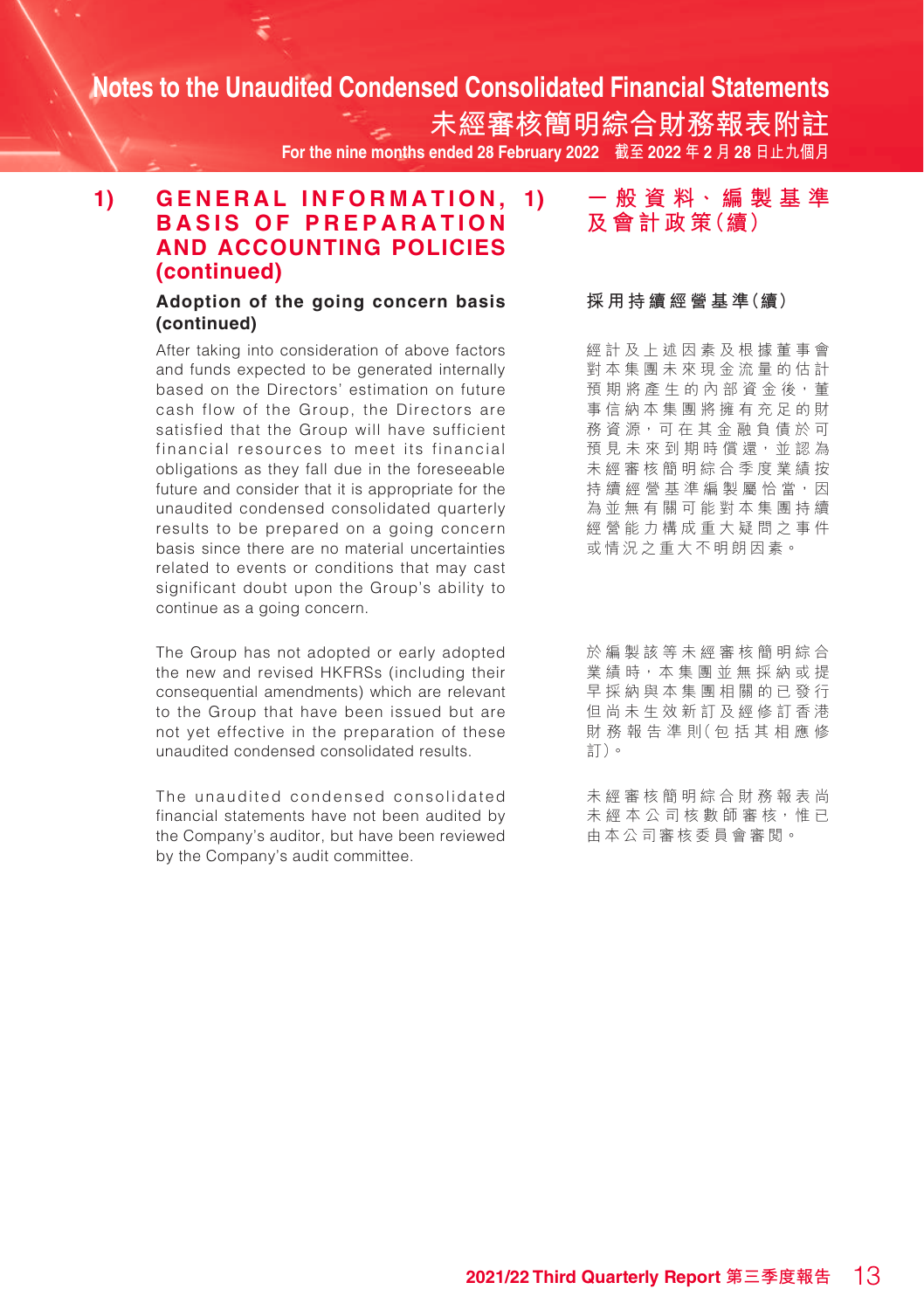**未經審核簡明綜合財務報表附註 For the nine months ended 28 February 2022 截至 2022 年 2 月 28 日止九個月**

### **2) REVENUE**

The Group's principal activities are the operations of club, entertainment and restaurant business in Hong Kong.

Revenue represents the amount received or receivable from (a) the club and entertainment operations when (i) the customer takes possession of and accepts the products; (ii) services when the customer simultaneously receives and consumes the benefits provided by the Group or other products were delivered (including tips, cloakroom fees and service income from an entertainment studio) to its customers; (b) the restaurant operations when the customer takes possession of and accepts the food and beverage products; and (c) entertainment income is recognized overtime when services transferred to the customers. Payment of the transaction price is due immediately when services are provided to customers.

The Group's customer base is diversified and no individual customer had transactions which exceeded 10% of the Group's revenue during the period under review.

## **2) 收 益**

本集團的主要業務為於香港經 營會所、娛樂及餐廳業務。

收益指(a)會所及娛樂營運於(i) 客 戶 持 有 並 驗 收 產 品;(ii)客 戶 同時接獲服務並消費本集團提 供的利益或交付其他產品予其 客戶時的會所及娛樂營運已收 或 應 收 款 項(包 括 小 費、衣 帽 間 費用及娛樂中心服務收入);(b) 於客戶持有並驗收食品及飲品 時的餐廳營運已收或應收款項; 及(c)當服務轉讓予客戶時,娛 樂 收 入 隨 時 間 確 認。交 易 價 格 的款項應於服務提供予客戶時 立即支付。

本集團擁有多元化的客戶基礎, 於回顧期內概無個別客戶的交 易超過本集團收益的10%。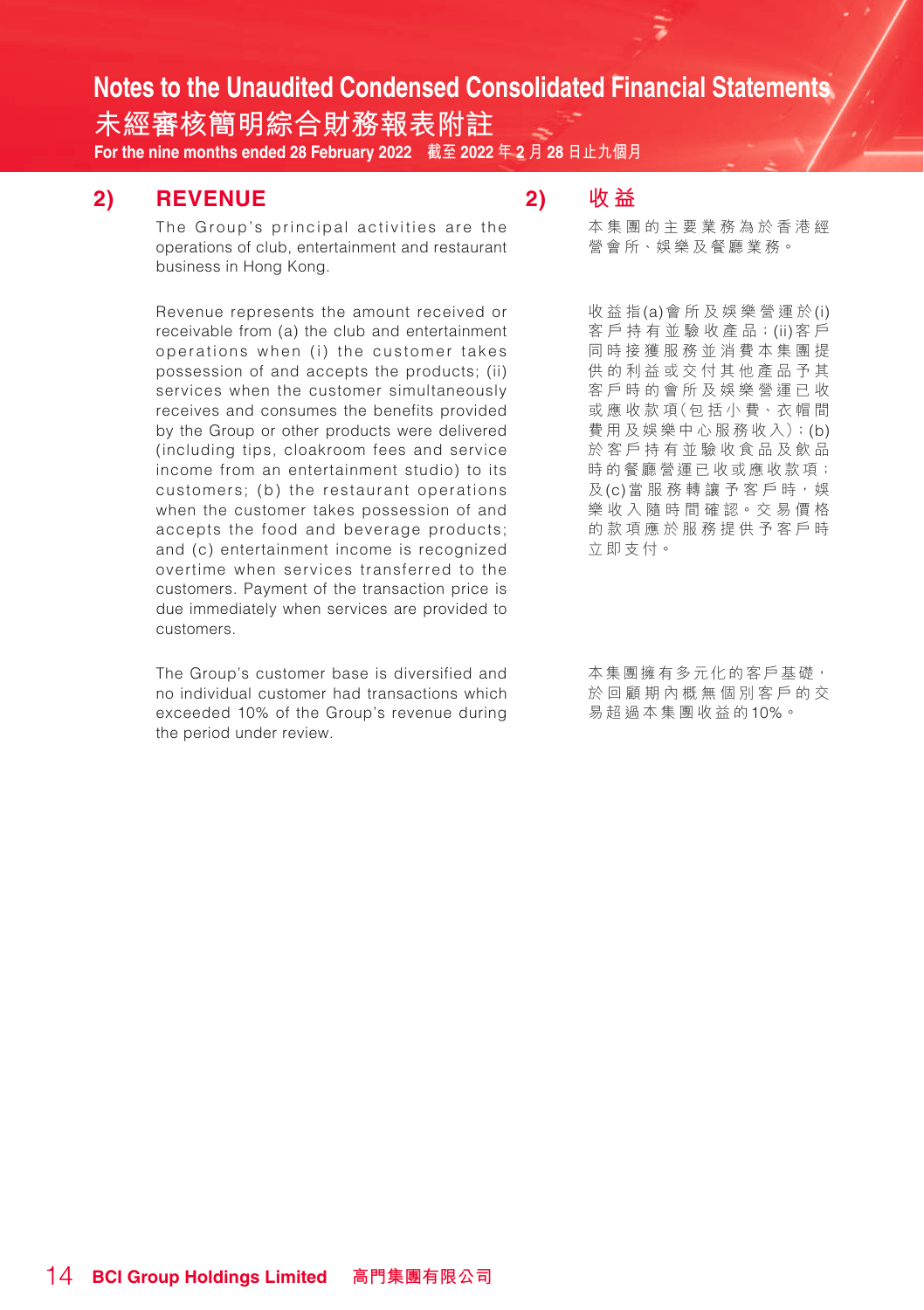**未經審核簡明綜合財務報表附註**

**For the nine months ended 28 February 2022 截至 2022 年 2 月 28 日止九個月**

## **2) REVENUE (continued)**

## **2) 收 益(續)**

Revenue from the Group's principal activities during the period under review is as follows:

本集團於回顧期內的主要業務 收益如下:

**For the three months ended For the nine months ended**

|                                                                      |                     |                | 截至三個月止      |                 | 截至九個月止      |
|----------------------------------------------------------------------|---------------------|----------------|-------------|-----------------|-------------|
|                                                                      |                     | 28 February    | 28 February | 28 February     | 28 February |
|                                                                      |                     | 2022           | 2021        | 2022            | 2021        |
|                                                                      |                     | 2022年          | 2021年       | 2022年           | 2021年       |
|                                                                      |                     | 2月28日          | 2月28日       | 2月28日           | 2月28日       |
|                                                                      |                     | <b>HKS'000</b> | HK\$'000    | <b>HK\$'000</b> | HK\$'000    |
|                                                                      |                     | 千港元            | 千港元         | 千港元             | 千港元         |
|                                                                      |                     | (unaudited)    | (unaudited) | (unaudited)     | (unaudited) |
|                                                                      |                     | (未經審核)         | (未經審核)      | (未經審核)          | (未經審核)      |
| Revenue from:<br>Club and entertainment<br>operation                 | 以下項目的收益:<br>會所及娛樂營運 |                |             |                 |             |
| Sales of food and beverage                                           | 食品及飲品銷售             | 7,866          | 1,139       | 37,899          | 8,351       |
| Entrance fees                                                        | 入場費                 | 158            |             | 228             | 34          |
| Entertainment income                                                 | 娱樂收入                | 879            | 1,202       | 3,011           | 3,319       |
| Sponsorship income                                                   | 贊助收入                |                |             | 3               | -1          |
| Others                                                               | 其他                  | 1,388          | 366         | 2,679           | 572         |
|                                                                      |                     | 10,291         | 2,707       | 43,820          | 12,277      |
| Restaurant operation<br>Sales of food and beverage 食品及飲品銷售<br>Others | 餐廳營運<br>其他          |                | 794         |                 | 3,126       |
|                                                                      |                     |                | 794         |                 | 3,127       |
| Total revenue                                                        | 總收益                 | 10,291         | 3,501       | 43,820          | 15,404      |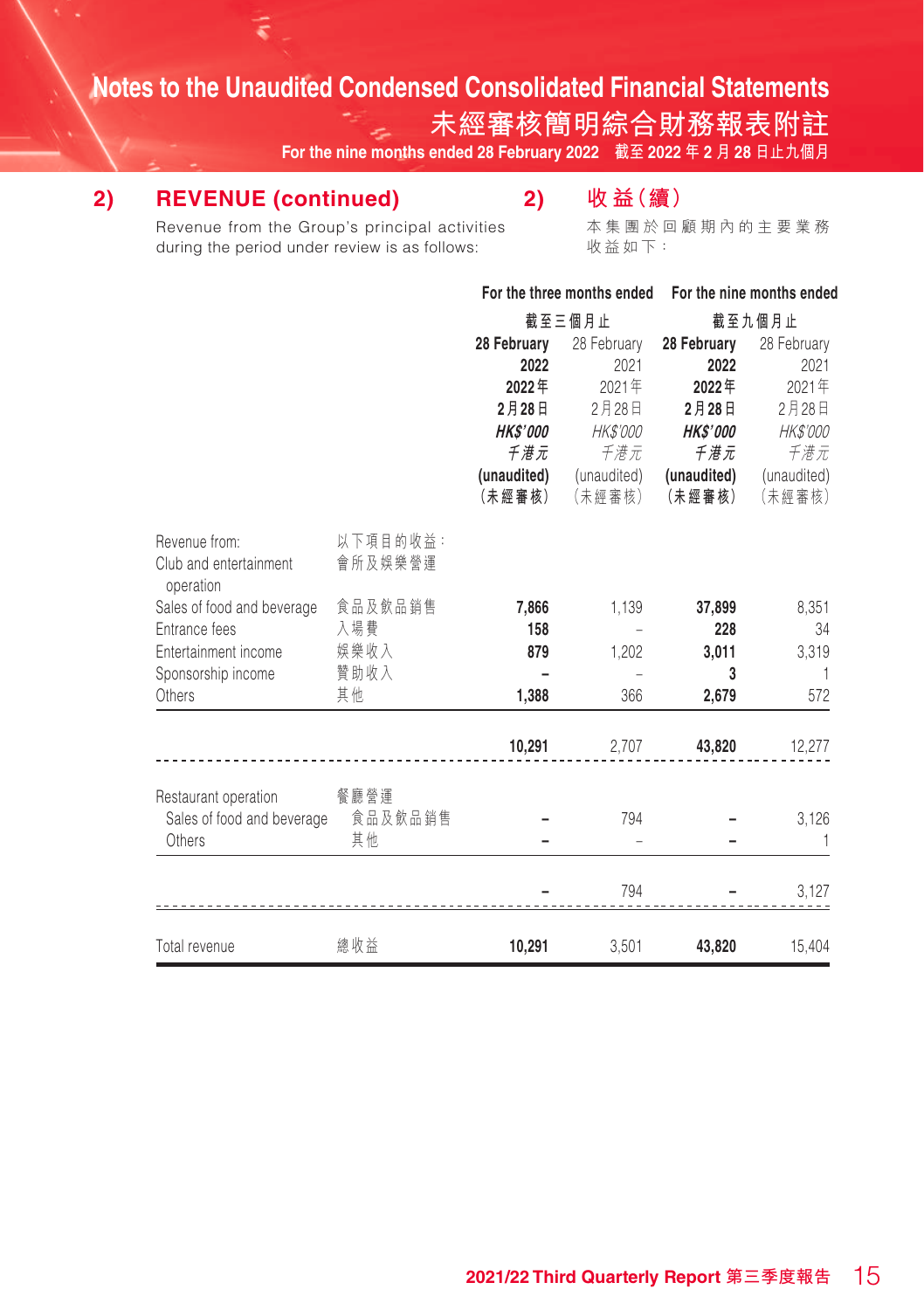**未經審核簡明綜合財務報表附註 For the nine months ended 28 February 2022 截至 2022 年 2 月 28 日止九個月**

## **3) FINANCE COSTS 3) 融資成本**

₹

|                               |          | For the three months ended<br>截至三個月止 |                 |                        | For the nine months ended<br>截至九個月止 |
|-------------------------------|----------|--------------------------------------|-----------------|------------------------|-------------------------------------|
|                               |          | 28 February<br>28 February           |                 | 28 February            | 28 February                         |
|                               |          | 2022                                 | 2021            | 2022                   | 2021                                |
|                               |          | 2022年                                | 2021年           | 2022年                  | 2021年                               |
|                               |          | 2月28日                                | 2月28日           | 2月28日                  | 2月28日                               |
|                               |          | <i><b>HK\$'000</b></i>               | <i>HK\$'000</i> | <i><b>HK\$'000</b></i> | <i>HK\$'000</i>                     |
|                               |          | 千港元                                  | 千港元             | 千港元                    | 千港元                                 |
|                               |          | (unaudited)                          | (unaudited)     | (unaudited)            | (unaudited)                         |
|                               |          | (未經審核)                               | (未經審核)          | (未經審核)                 | (未經審核)                              |
| Interest on bank borrowings   | 銀行借款利息   |                                      | 82              |                        | 221                                 |
| Interest on lease liabilities | 租賃負債利息   | 181                                  | 196             | 539                    | 640                                 |
| Interest on loan from a       | 股東貸款利息   |                                      |                 |                        |                                     |
| shareholder                   |          | 141                                  | 59              | 370                    | 225                                 |
| Interest on loan from a       | 金融機構貸款利息 |                                      |                 |                        |                                     |
| financial institution         |          |                                      | 18              |                        | 58                                  |
| Finance costs                 | 融資成本     | 322                                  | 355             | 909                    | 1,144                               |
|                               |          |                                      |                 |                        |                                     |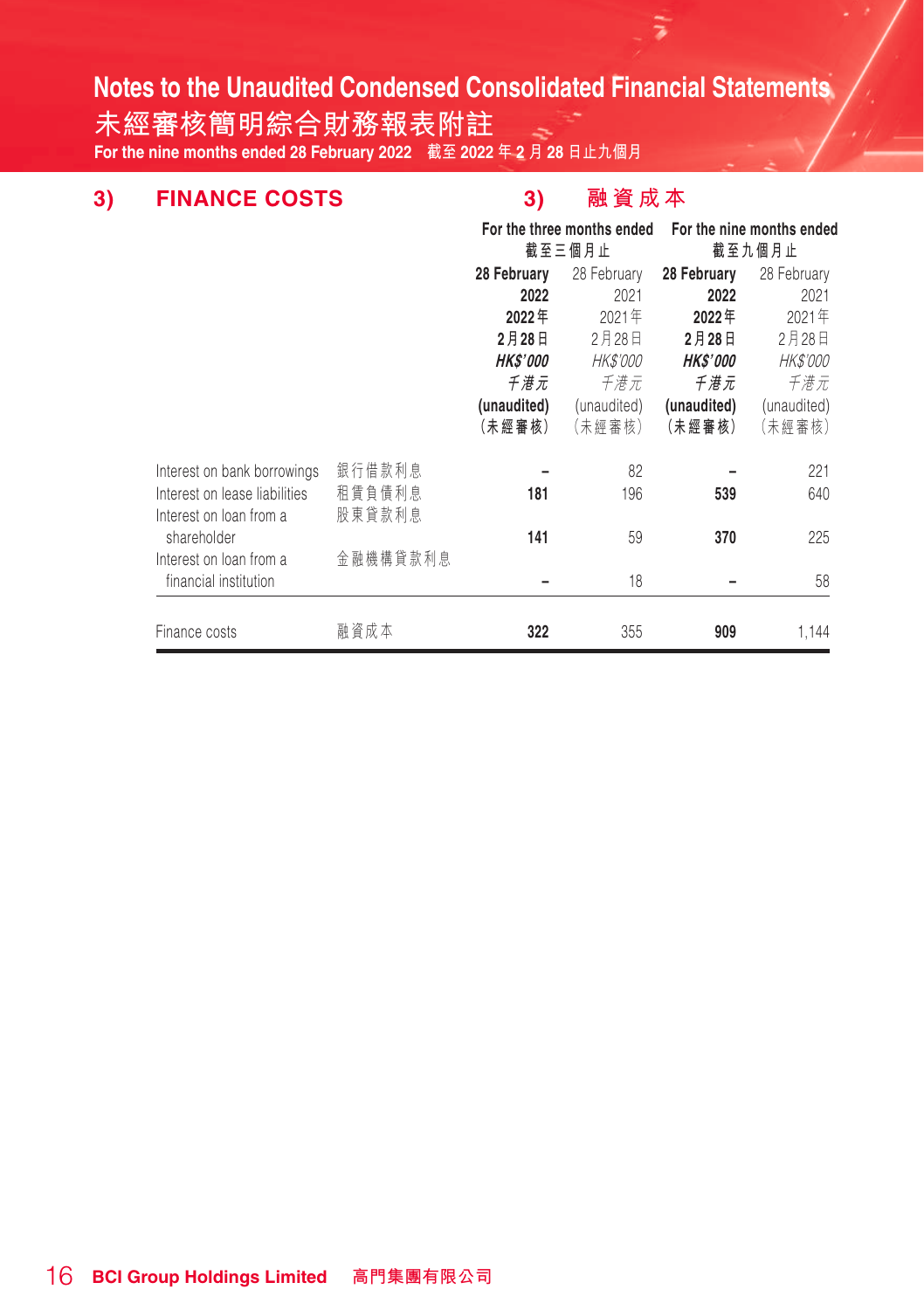**未經審核簡明綜合財務報表附註 For the nine months ended 28 February 2022 截至 2022 年 2 月 28 日止九個月**

### **4) INCOME TAX EXPENSE**

### **4) 所得稅開支**

The Group is subject to income tax on profits arising in or derived from Hong Kong, being its principal place of business. The income tax expense in the unaudited condensed consolidated statement of comprehensive income during the period under review represents:

本 集 團 須 就 於 香 港( 其主要營 業 地 點)產 生 或 源 自 香 港 的 利 潤 繳 納 所 得 稅。於 回 顧 期 內 的 未 經審核簡明綜合全面收益表內 的所得稅開支指:

|                                         |                 |                        | For the three months ended<br>截至三個月止 | For the nine months ended<br>截至九個月止 |                 |  |
|-----------------------------------------|-----------------|------------------------|--------------------------------------|-------------------------------------|-----------------|--|
|                                         |                 | 28 February            | 28 February<br>28 February           |                                     | 28 February     |  |
|                                         |                 | 2022                   | 2021                                 | 2022                                | 2021            |  |
|                                         |                 | 2022年                  | 2021年                                | 2022年                               | 2021年           |  |
|                                         |                 | 2月28日                  | 2月28日                                | 2月28日                               | 2月28日           |  |
|                                         |                 | <i><b>HK\$'000</b></i> | <i>HK\$'000</i>                      | <b>HK\$'000</b>                     | <b>HK\$'000</b> |  |
|                                         |                 | 千港元                    | 千港元                                  | 千港元                                 | 千港元             |  |
|                                         |                 | (unaudited)            | (unaudited)                          | (unaudited)                         | (unaudited)     |  |
|                                         |                 | (未經審核)                 | (未經審核)                               | (未經審核)                              | (未經審核)          |  |
| Current tax:<br>- Hong Kong Profits Tax | 即期税項:<br>一香港利得税 |                        |                                      |                                     |                 |  |

Pursuant to the rules and regulations of Cayman Islands, the Group is not subject to any taxation under the jurisdictions of Cayman Islands.

On 21 March 2018, the Hong Kong Legislative Council passed The Inland Revenue (Amendment) (No.7) Bill 2017 ("**Bill**") which introduces the two-tiered profits tax rates regime. The Bill was signed into law on 28 March 2018 and was gazetted on the following day.

For the nine months ended 28 February 2022 and 2021, Hong Kong Profits Tax is calculated in accordance with the two-tiered profits tax rates regime. Under the two-tiered profits tax rates regime, the first HK\$2 million of profits of qualifying corporation will be taxed at 8.25%, and profits above HK\$2 million will be taxed at 16.5%. The profits of corporations not qualifying for the two-tiered profits tax rates regime will continue to be taxed at 16.5% on the estimated assessable profits.

根 據 開 曼 群 島 的 法 規 及 規 例, 本集團毋須於開曼群島司法權 區繳納任何稅項。

於2018年3月21日,香港立法會 通 過《2017年 稅 務(修 訂)(第7號) 條 例 草 案》(「**條例草案**」),其 引 入 利 得 稅 兩 級 制。條 例 草 案 於 2018年3月28日經簽署成為法 律,並於翌日刊登憲報。

截至2022年及2021年2月28日止 九個月,香港利得稅乃按照利得稅 兩級制計算。根據利得稅兩級制, 合資格法團將按8.25%的稅率就 首2百萬港元的利潤繳稅,並將按 16.5%的稅率就超過2百萬港元的 利潤繳稅。不符合利得稅兩級制資 格的法團的利潤將繼續按16.5%的 稅率就估計應課稅利潤繳稅。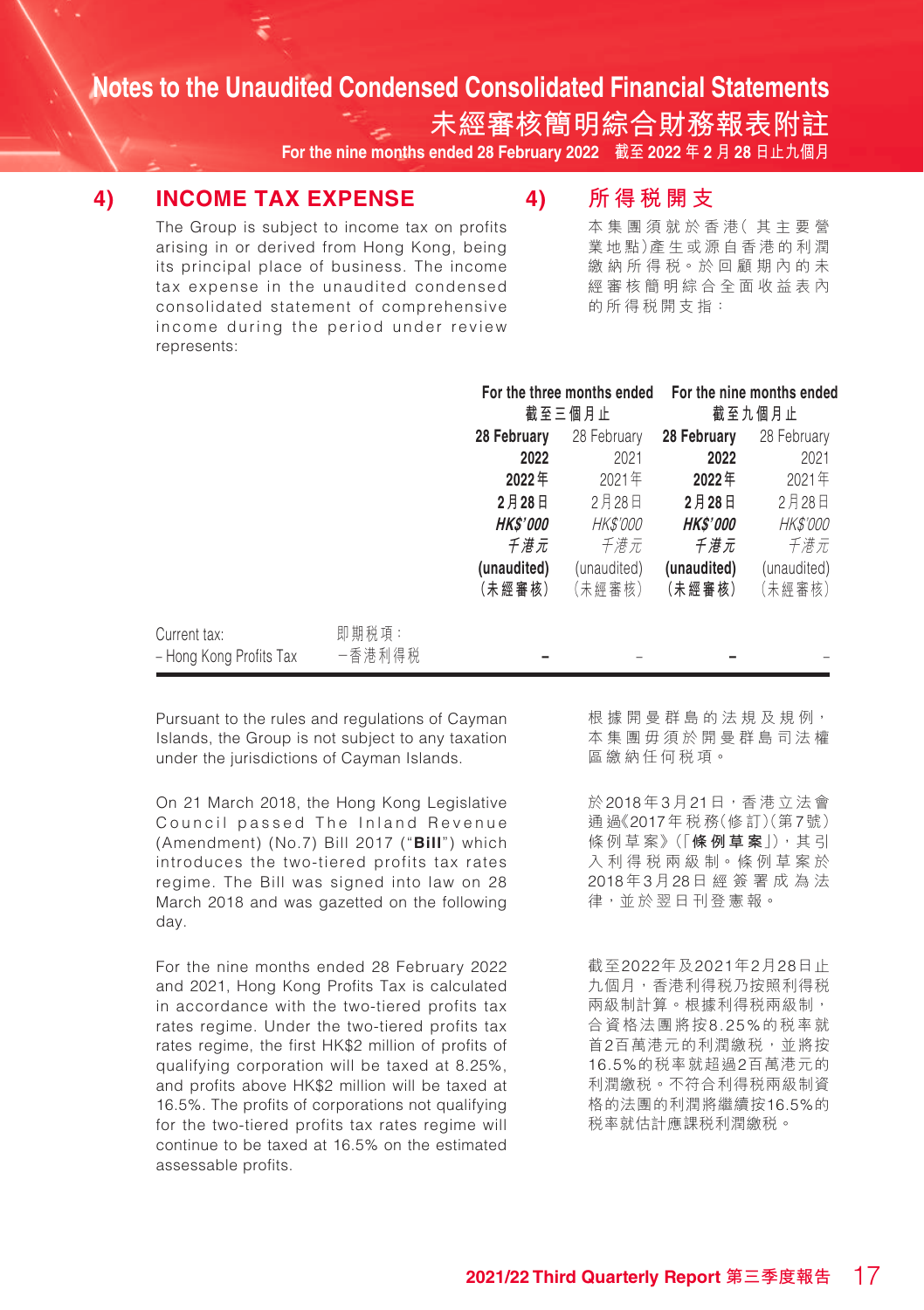**未經審核簡明綜合財務報表附註 For the nine months ended 28 February 2022 截至 2022 年 2 月 28 日止九個月**

### **5) DIVIDEND**

### **5) 股 息**

於截至2021年及2022年2月28日 止 九個月,本公司概無派付、宣

派及建議派付股息。

**股虧損**

No dividends were paid, declared and proposed by the Company during the nine months ended 28 February 2021 and 2022.

#### **6) 本公司擁有人應佔每 6) L O S S P E R S H A R E ATTRIBUTABLE TO OWNERS OF THE COMPANY**

|                                                                                                                                         |                                 | For the three months ended |                  | For the nine months ended                 |                 |  |
|-----------------------------------------------------------------------------------------------------------------------------------------|---------------------------------|----------------------------|------------------|-------------------------------------------|-----------------|--|
|                                                                                                                                         |                                 |                            | 截至三個月止<br>截至九個月止 |                                           |                 |  |
|                                                                                                                                         |                                 | 28 February<br>28 February |                  | 28 February                               | 28 February     |  |
|                                                                                                                                         |                                 | 2022                       | 2021             | 2022                                      | 2021            |  |
|                                                                                                                                         |                                 | 2022年                      | 2021年            | 2022年                                     | 2021年           |  |
|                                                                                                                                         |                                 | 2月28日                      | 2月28日            | 2月28日                                     | 2月28日           |  |
|                                                                                                                                         |                                 | <i><b>HK\$'000</b></i>     | <i>HK\$'000</i>  | <b>HK\$'000</b>                           | <i>HK\$'000</i> |  |
|                                                                                                                                         |                                 | 千港元                        | 千港元              | 千港元                                       | 千港元             |  |
|                                                                                                                                         |                                 | (unaudited)                | (unaudited)      | (unaudited)                               | (unaudited)     |  |
|                                                                                                                                         |                                 | (未經審核)                     | (未經審核)           | (未經審核)                                    | (未經審核)          |  |
| Loss attributable to owners of 本公司擁有人應佔<br>the Company                                                                                  | 虧損                              | (3, 192)                   | (6, 771)         | (7, 812)                                  | (10, 865)       |  |
| Weighted average number<br>of ordinary shares for the<br>purpose of calculating<br>basic losses per share (in<br>thousands)             | 用以計算每股基本<br>虧損的普通股加權<br>平均數(千股) | 998,800                    | 960,000          | 998,800                                   | 914,286         |  |
| No diluted losses per share for the periods was<br>presented as there were no potential ordinary<br>shares in issue during the periods. |                                 |                            | 攤薄虧損。            | 由於期內概無任何已發行潛在<br>普 通 股, 故 並 無 呈 列 期 內 每 股 |                 |  |

Currently, the Group is operating (i) three night clubs and sports-themed bar, namely Mudita, Faye and Paper Street; (ii) one entertainment studio, namely Maximus Studio.

現時,本集團經營(i)三間晚上 會所及運動主題酒吧Mudita、 Fave 及Paper Street : (ii) 一 間 娛

樂中心Maximus Studio。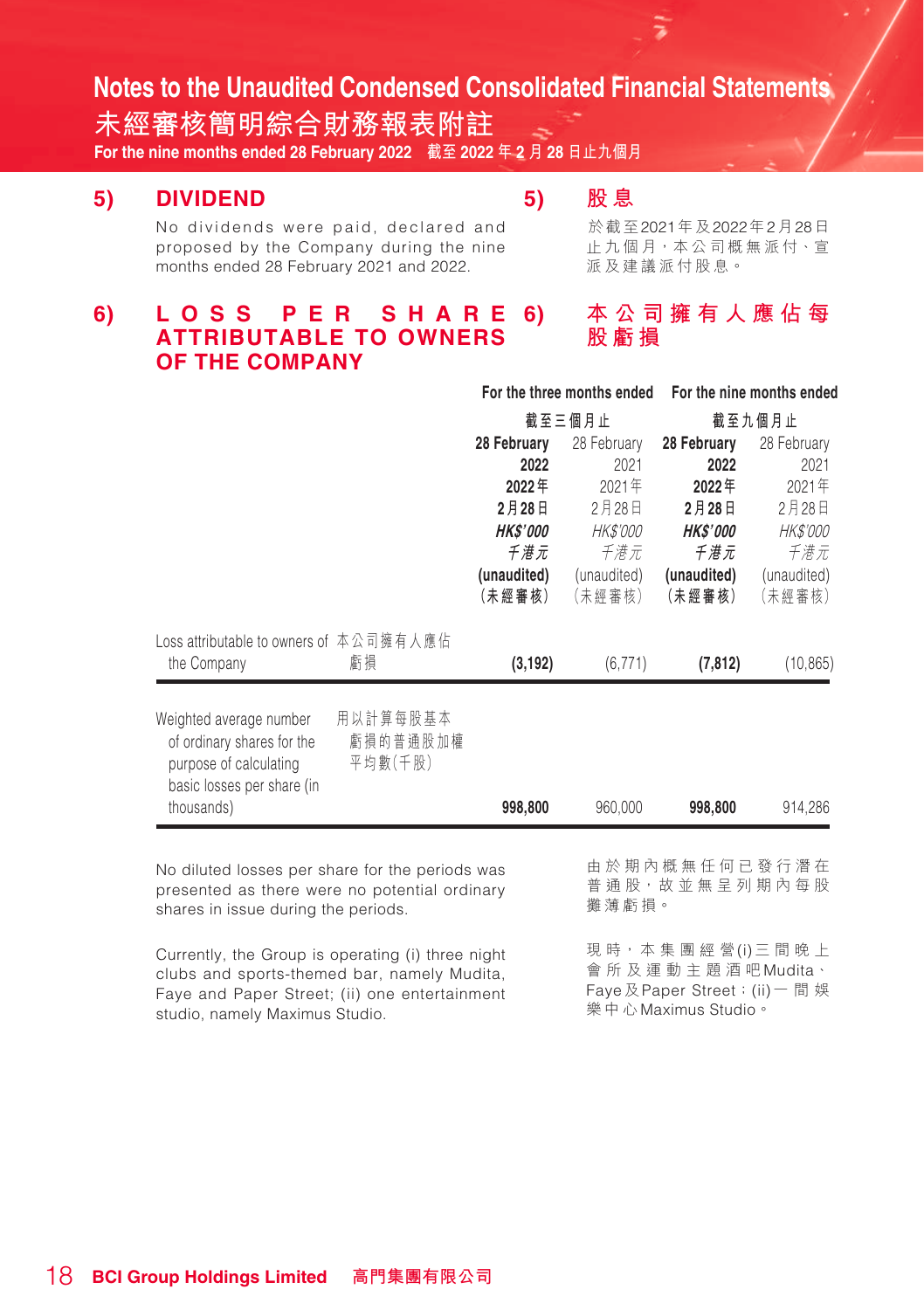**未經審核簡明綜合財務報表附註 For the nine months ended 28 February 2022 截至 2022 年 2 月 28 日止九個月**

### **7) NON-CONTROLLING INTERESTS**

On 13 August 2021, each of Castle Team Limited (an indirect 51%-owned subsidiary of the Company) ("**Castle Team**") and the other six new investors entered into a shares subscription agreement with Crown Grand Limited (an indirect wholly-owned subsidiary of the Company) ("**Crown Grand**") and Lively World Limited (the direct holding company of Crown Grand Limited) ("**Lively World**"), pursuant to which Castle Team and the new investors agreed to subscribe for a total of 30 new shares in Crown Grand for a total subscription price of HK\$6 million in cash. The transaction completed on 20 August 2021, and since then Crown Grand held as to 28% by the new investors, 0.98% by non-controlling interest of Castle Team and 71.02% by the Group (comprising 70% via Lively World and 1.02% via Castle Team). The Group recognised an increase in non-controlling interests of HK\$3,376,000 and an increase in equity attributable to owners of the parent of HK\$2,224,000.

### **7) 非控股權益**

於 2021 年 8 月 13 日, Castle Team Limited(本公司間 接擁有51%股權的附屬 公 司 ) (「**Castle Team**」) 及 其他6名新投資者各自與 Crown Grand Limited(本公 司的間接全資附屬公司) (「**Crown Grand**」) 及Lively World Limited(Crown Grand Limited的直接控股公司) (「**Lively World**」) 訂 立 了 股份認購協議, 根據該等 協 議, Castle Team 及 新 投資者同意以總認購價6 百 萬 港元現金認購Crown Grand總 計30股 新 股 份。此 交易已於2021年8月20日 完 成, 自 此, Crown Grand 由 新 投 資 者 持 有 28% 股 權, 由Castle Team非控股權益 持 有0.98%股 權 及由本集 團持有71.02%股 權(由 透 過 Lively World持有的70%股 權 及透過Castle Team持有的 1.02%股 權 組 成)。本 集 團 確 認非控股權益增加3,376,000 港元及母公司擁有人應佔 權益增加2,224,000港元。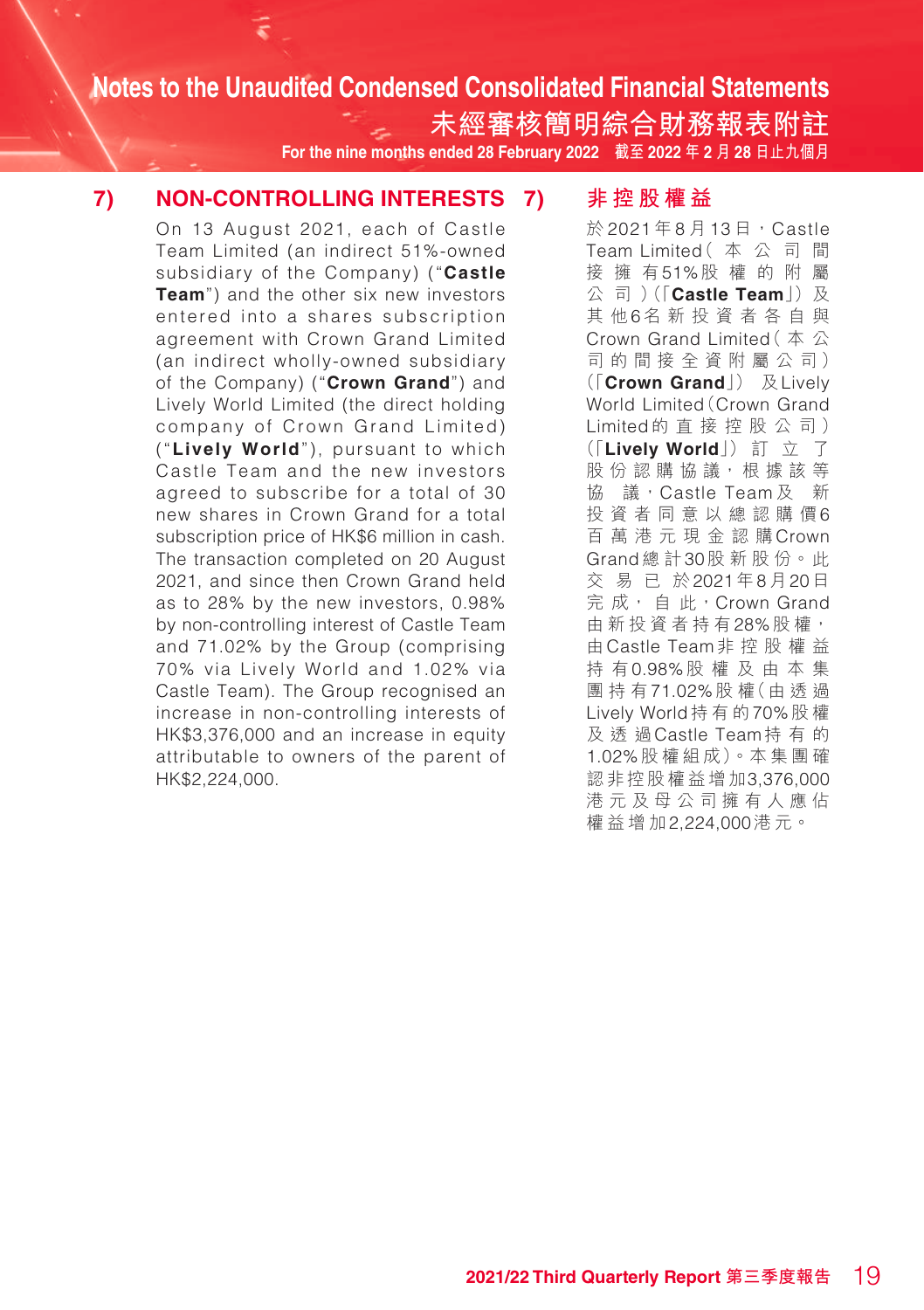## **管理層討論及分析**

### **BUSINESS REVIEW AND OUTLOOK**

During the period under review, the Group operated three night-clubs and sports-themed bar (namely Mudita, Faye and Paper Street), and an entertainment studio (namely Maximus Studio) to cover different segments of the club and entertainment market. Mudita is a high-end and contemporary bar without dance floor, offering a variety of entertainment such as live entertainment shows as well as international DJ performance. Maximus Studio helps transform our customers to their greatest self. Faye provides combined clubbing and sport-themed vibing experience to its customers, while Paper Street provides a casual and comfortable environment for chilling out. The revenue generated from the operation of club and entertainment business increased by approximately HK\$31.5 million, or approximately 256.9%, from approximately HK\$12.3 million for the nine months ended 28 February 2021 to approximately HK\$43.8 million for the nine months ended 28 February 2022.

#### **Operation of catering business**

Tiger San was closed down in mid-May 2021 due to unsatisfactory performance resulted from the outbreak of COVID-19 since January 2020. For the period under review, no revenue was generated from the operation of catering business while approximately HK\$3.1 million revenue was generated from the operation of catering business for the nine months ended 28 February 2021.

#### **The outbreak of COVID-19**

Subsequent to 28 February 2022 and up to the date of this report, the management noted that the COVID-19 caused material disruption to the Group's club, entertainment and catering operation, which adversely affected the Group's business, financial condition and operating performance. The Group has been actively adopting cost control measures including re-prioritising work plans to improve liquidity position, closely monitoring the market situation and timely adjusting the business strategies in view of the development of the epidemic.

### **業 務回顧及前景**

於回顧期內,本集團經營三間晚上 會所及一間運動主題酒吧Mudita、 Faye及Paper Street以及一間娛樂 中心Maximus Studio,覆蓋會所及 娛 樂 市 場 的 不 同 領 域。Mudita為 格 調 高 尚、饒富當代特色的高級酒 吧,不設 舞池,提供各式各樣的娛 樂 節 目(如 現 場 娛 樂 表 演 及 國 際 唱 片 騎 師 表 演)。Maximus Studio幫 助 客戶轉變至最理想 的 自 我。Faye為 其客戶提供會所及運動主題氛圍 的 綜 合 體 驗, 而Paper Street提 供 休閒及舒適的環境 以作消遣。經營 會所及娛樂業務所得收益由截至 2021年2月28日止九個月約12.3百 萬港元增加約31.5百萬港元或約 256.9%至截至2022年2月28日止九 個月約43.8百萬港元。

#### **經營餐飲業務**

Tiger San於2021年5月中旬由於自 2020年1月 起2019冠狀病毒病爆發 導致表現不盡人意而結業。回顧期 內並無自經營餐飲業務產生收益, 而截至2021年2月28日止九個月自 經營餐飲業務產生收益約3.1百 萬 港元。

#### **2019冠狀病毒病爆發**

於2022年2月28日後及直至本報告 日期,管理層注意到2019冠狀病毒 病嚴重擾亂本集團會所、娛樂及餐 飲 業 務, 此 對 本 集 團 的 業 務、財 務 狀況及經營表現造成重大不利影 響。本集團已積極採取一系列成本 控 制 措 施(包 括 重 置 工 作 計 劃 之 先 後順序以改善流動資金狀況、密切 關注市場形勢並根據疫情的發展 情 況 及 時 調 整 業 務 策 略)。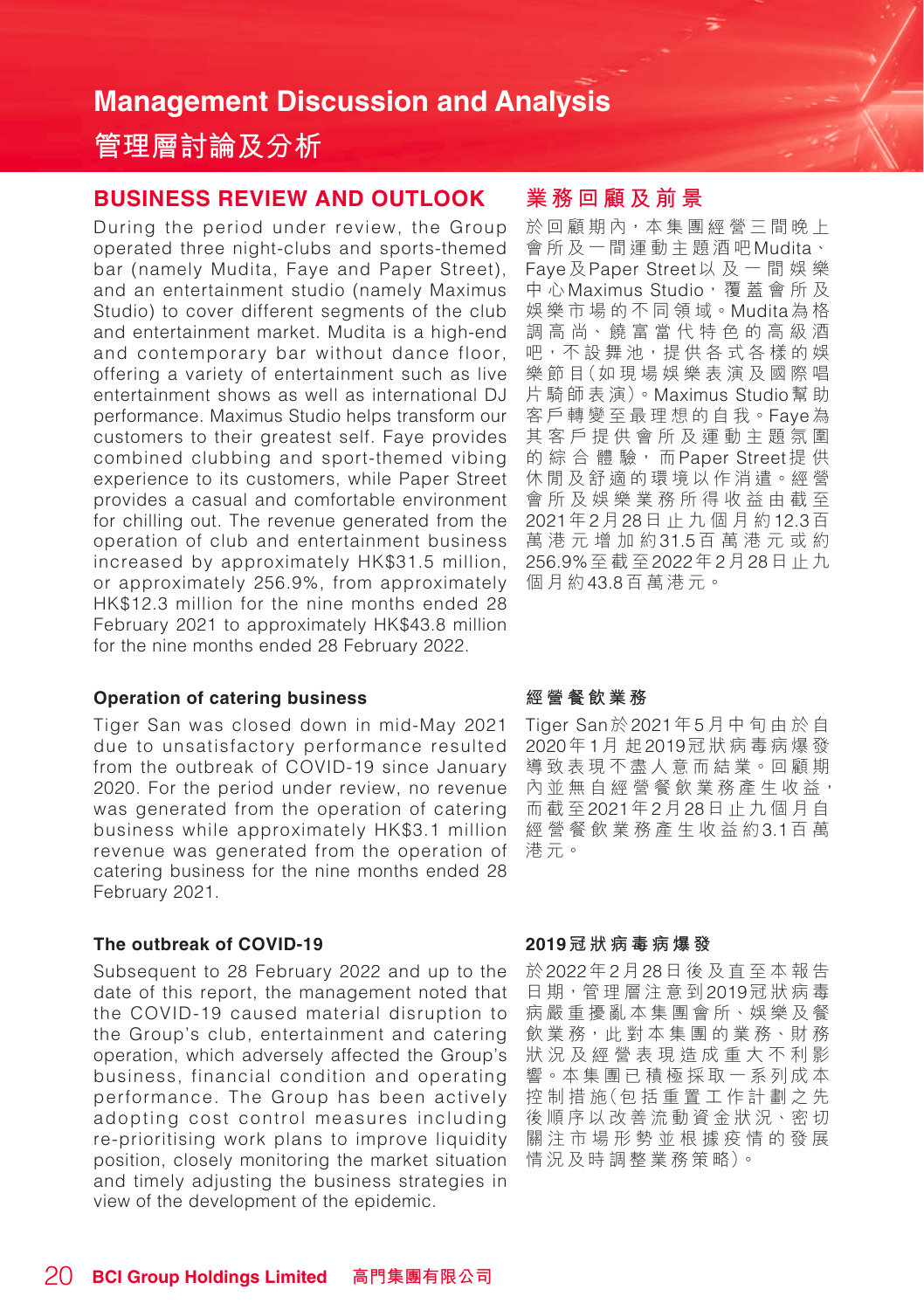**管理層討論及分析**

### **FINANCIAL REVIEW**

#### **Revenue**

During the reporting period under review, the Group's revenue was generated from the operation of club and entertainment and catering business in Hong Kong. For the nine months ended 28 February 2022, the Group operated three night clubs and sports-themed bar and one entertainment studio located in Hong Kong. The restaurants, namely, Tiger San was closed down in mid-May 2021 due to its unsatisfactory performance resulted from the outbreak of COVID-19 since January 2020, hence, no revenue was generated from the operation of catering business during the reporting period under review.

The Group recognised its revenue from (a) the club and entertainment operations (including tips, cloakroom fees and service income from an entertainment studio) when (i) the customer takes possession of and accepts the products; (ii) services when the customer simultaneously receives and consumes the benefits provided by the Group or other products are delivered to the customers; (b) the restaurant operations when the customer takes possession of and accepts the food and beverage products; and (c) entertainment income when services have been performed to the customer.

### **財務回顧**

### **收 益**

於回顧報告期內,本集團的收益來 自於香港經營會所及娛樂以及餐 飲 業 務。截 至2022年2月28日止九 個月,本集團經營位於香港的三間 晚上會所及運動主題酒吧及一間 娛樂中心。餐廳Tiger San於2021年 5月中旬由於自2020年1月起爆發 2019冠狀病毒病導致表現不盡人 意 而 結 業, 因 此, 回 顧 報 告 期 內 並 無自經營餐飲業務產生收益。

本集團(a)於(i)客戶佔有及接納產 品;(ii)客戶同時接受及使用本集 團履約所提供之利益或交付其他 產品予其客戶時所確認之會所及 娛 樂 營 運 收 益(包 括 小 費、衣 帽 間 費 用 及 娛 樂 中 心 服 務 收 入);(b)於 客戶佔有及接納食品及飲品時所 確認之 餐廳 營 運 收 益;及(c)服 務 已向客戶提供時所確認之娛樂收 入。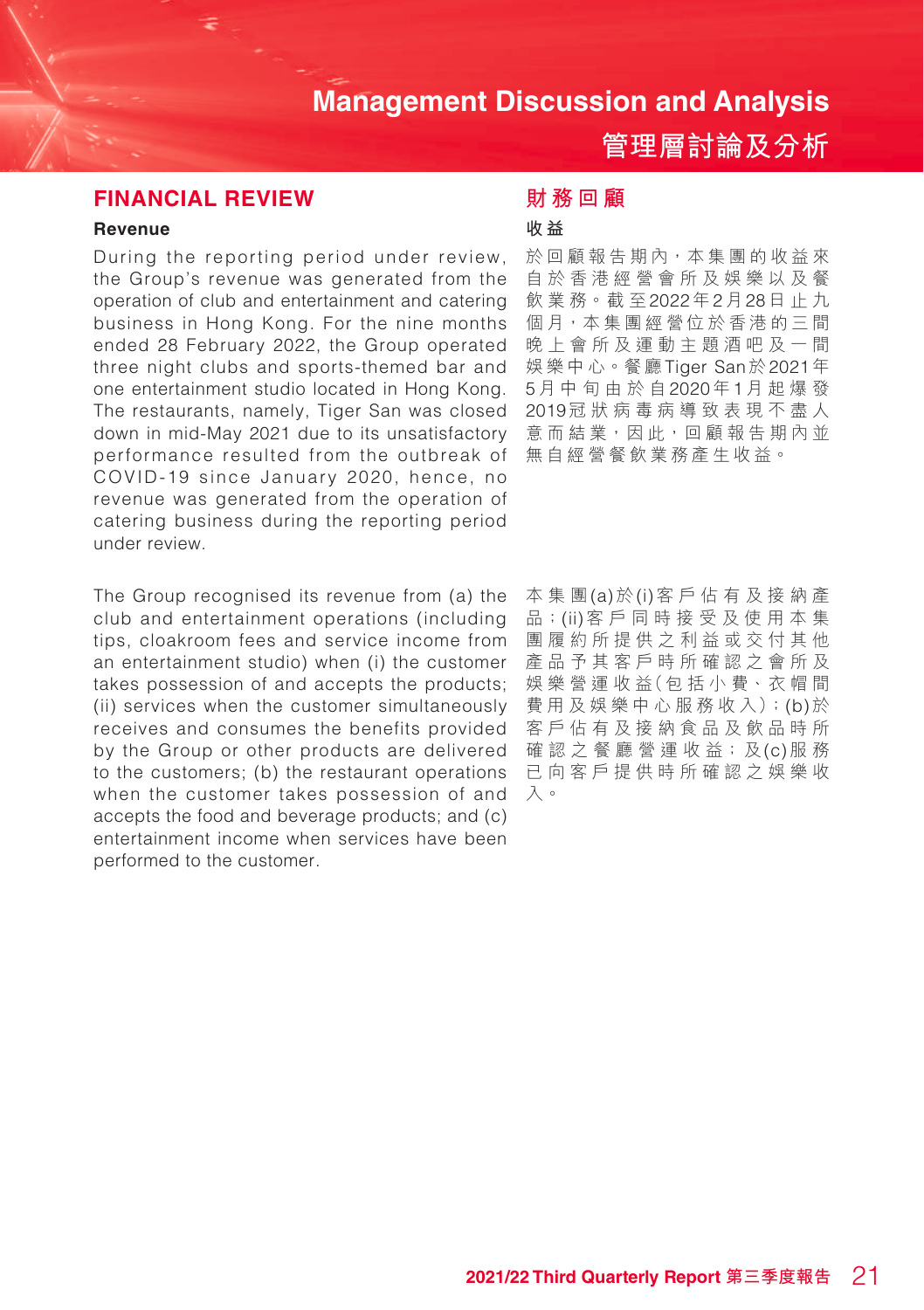## **管理層討論及分析**

The table below sets forth the breakdown of the revenue of club and entertainment operation and restaurant operation for the period under review:

下表載列於回顧期內按會所及娛 樂營運以及餐廳營運劃分的收益 明細:

|                                     |         | For the three months ended<br>截至三個月止 |                 |                              |                 |                              |                 | For the nine months ended<br>截至九個月止 |                 |
|-------------------------------------|---------|--------------------------------------|-----------------|------------------------------|-----------------|------------------------------|-----------------|-------------------------------------|-----------------|
|                                     |         | 28 February                          |                 |                              | 28 February     |                              | 28 February     | 28 February                         |                 |
|                                     |         | 2022                                 |                 |                              | 2021            |                              | 2022<br>2021    |                                     |                 |
|                                     |         |                                      | 2022年2月28日      | 2021年2月28日                   |                 |                              | 2022年2月28日      | 2021年2月28日                          |                 |
|                                     |         |                                      | % of total      |                              | % of total      |                              | % of total      |                                     | % of total      |
|                                     |         | <b>HKS'000</b>                       | revenue<br>佔總收益 | <i>HK\$'000</i>              | revenue<br>佔總收益 | <i><b>HKS'000</b></i>        | revenue<br>佔總收益 | <i>HK\$'000</i>                     | revenue<br>佔總收益 |
|                                     |         | 千港元<br>(unaudited)<br>(未經審核)         | 百分比             | 千港元<br>(unaudited)<br>(未經審核) | 百分比             | 千港元<br>(unaudited)<br>(未經審核) | 百分比             | 千港元<br>(unaudited)<br>(未經審核)        | 百分比             |
| Club and entertainment<br>operation | 會所及娛樂營運 | 10,291                               | 100             | 2,707                        | 77.3            | 43,820                       | 100             | 12,277                              | 79.7            |
| Restaurant operation                | 餐廳營運    |                                      |                 | 794                          | 22.7            |                              |                 | 3,127                               | 20.3            |
| Total                               | 總計      | 10,291                               | 100             | 3,501                        | 100             | 43,820                       | 100             | 15,404                              | 100             |

The revenue generated from the operation of club and entertainment business increased by approximately HK\$31.5 million, or approximately 256.9%, from approximately HK\$12.3 million for the nine months ended 28 February 2021 to approximately HK\$43.8 million for the nine months ended 28 February 2022. Such increase was mainly due to (i) the contribution from our new outlet, namely, Faye, for the reporting period under review, and (ii) relief of business hours restrictions implemented previously to combat COVID-19 pandemic until early January 2022. Tiger San (our previous catering operation) was closed down in mid-May 2021, hence, for the period under review, no revenue was generated from the operation of catering business while approximately HK\$3.1 million revenue was generated from the operation of catering business for the nine months ended 28 February 2021.

經營會所及娛樂業務所得收益由 截 至2021年2月28日止九個月約 12.3百萬港元增加約31.5百萬港元 或 約256.9%至截至2022年2月28日 止九個月約43.8百 萬 港 元。有 關 增 加主要由於(i)回顧報告期內來自我 們新開門店Faye的貢獻,以及(ii)因 抗 擊2019冠狀病毒病疫情所實施 的 營業時間限制有所放寬 至2022 年1月 初。誠如前述Tiger San(我們 之 前 的 餐 飲 業 務)於2021年5月 中 旬 已 結業,因此回顧期內並無自經 營餐飲業務產生收益,而截至2021 年2月28日止九個月自經營餐飲業 務產生收益約3.1百萬港元。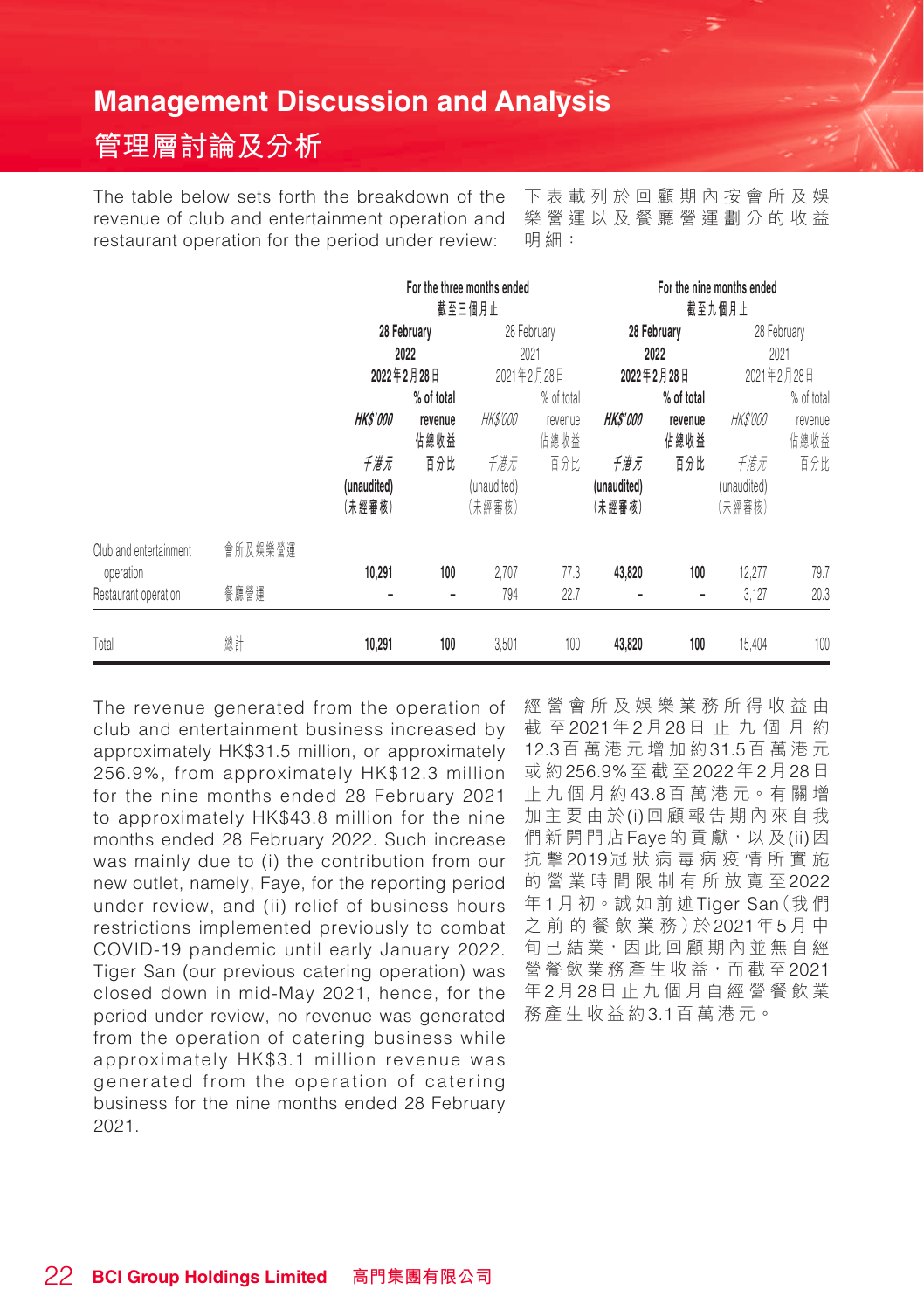#### **Changes in inventories**

The changes in inventories mainly represented the cost of beverage and food ingredients used in the Group's club, entertainment and restaurant operations. The major beverage and food ingredients purchased by the Group include but not limited to liquors, champagne, liqueurs, frozen food, dried food, etc. The changes in inventories comprised the cost of inventories sold which increased by approximately HK\$8.6 million, or approximately 273.3%, from approximately HK\$3.2 million for the nine months ended 28 February 2021 to approximately HK\$11.8 million for the nine months ended 28 February 2022. Such increase was mainly due to the operation of new outlet; and increase was in line with the increase in revenue for the nine months ended 28 February 2022.

#### **Other income and gains**

The Group's other income significantly decreased by approximately HK\$12.8 million, as compared with the corresponding period in 2021, during which the Group obtained (i) subsidies amounting to HK\$4.7 million from the government of Hong Kong and (ii) the rent concession in the sum of approximately HK\$9.4 million from our landlords as relief to challenges inflicted by the COVID-19 pandemic. Such subsidies and rent concession received were significantly decreased for the reporting period under review.

#### **存貨之變動**

存貨之變動主要指本集團的會所、 娛樂及餐廳營運所用飲品及食材 的成本。本集團採購的主要飲品及 食 材 包 括(但 不 限 於)烈 酒、香 檳、 甜 酒、急 凍 食 品 及 乾 製 食 品 等。存 貨銷售成本為存貨變動的其中一 個組成部分,有關成本由截至2021 年2月28日止九個月約3.2百萬港 元增加約8.6百萬港元或約273.3% 至截至2022年2月28日止九個月約 11.8百 萬 港 元。該 增 長 主 要 源 於 經 營新店;而該增長乃與截至2022年 2月28日止九個月收益增長相符。

**管理層討論及分析**

#### **其他收入及收益**

本集團其他收入較2021年同期大 幅減少約12.8百 萬 港 元,而 於 該 期 間內本集團獲得(i)來自香港政府 的補助4.7百萬港元以及(ii)業主所 提供的租金優惠約9.4百萬港元, 作為對2019冠狀病毒病疫情所造 成的挑戰的緩解。回顧報告期內所 獲得之該等補助及租金優惠大幅 減少。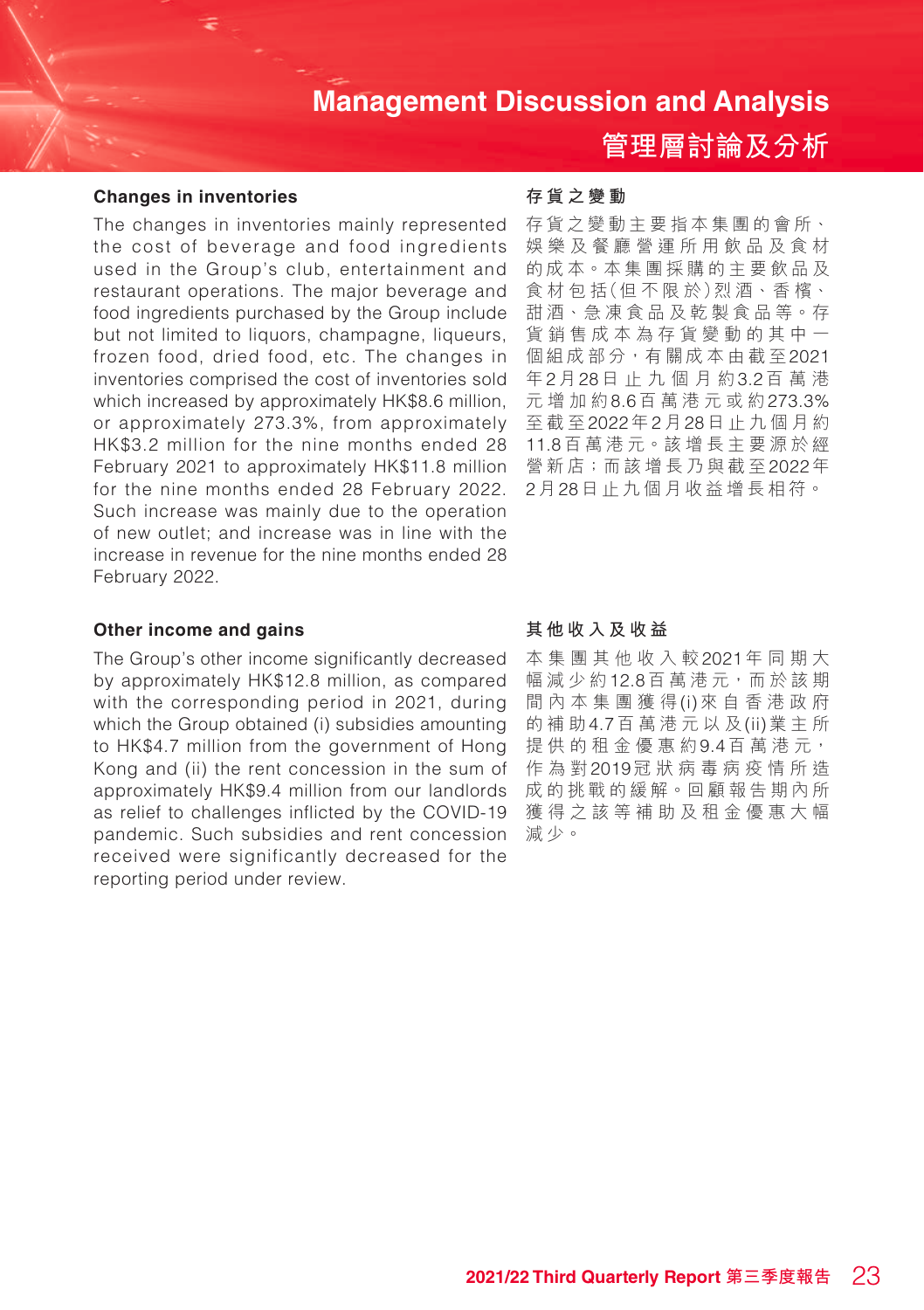## **管理層討論及分析**

#### **Advertising and marketing expenses**

Advertising and marketing expenses primarily consisted of advertising and promotional expenses such as the cost of engaging resident and guest DJs and the expenses incurred for engaging a public relations company for the provision of marketing and promotion services to the Group's club, entertainment and restaurant operations. The advertising and marketing expenses increased by approximately HK\$5.7 million, or approximately 319.9%, from approximately HK\$1.8 million for the nine months ended 28 February 2021 to approximately HK\$7.5 million for the nine months ended 28 February 2022. Such an increase was mainly due to increase in expenses incurred for public relation services as well as that for advertising and marketing services resulting from relief of business hours restrictions until early January 2022 during the nine months ended 28 February 2022.

#### **Employee benefits expenses**

Employee benefits expenses primarily consisted of all salaries and benefits payable to all employees and staff, including the Directors, headquarters staff and operational staff in each outlet. The employee benefits expenses increased by approximately HK\$3.0 million, or approximately 38.7%, from approximately HK\$7.8 million for the nine months ended 28 February 2021 to approximately HK\$10.9 million for the nine months ended 28 February 2022. Such increase was mainly due to the relief of business hours restriction until early January 2022 during the nine months ended 28 February 2022 resulting in increase in wageable hours.

#### **廣告及市場推廣開支**

廣告及市場推廣開支主要包括廣 告 及 宣 傳 開 支(如 聘 請 駐 場 及 客 席 唱 片 騎 師 的 成 本)與 聘 請 公 關 公 司 為本集團的會所、娛樂及餐廳營運 提供營銷及推廣服務所產生的開 支。廣 告 及 市 場 推 廣 開 支 由 截 至 2021年2月28日止九個月的約1.8 百萬港元增加約5.7百萬港元或約 319.9%至截至2022年2月28日止九 個月的約7.5百 萬 港 元。有 關 增 長 主要是由於截至2022年2月28日 止 九個月期間,營業時間限制有所放 寬 至 2022年1月初, 導致公共關係 服務以及廣告及市場推廣服務所 產生的開支增加。

#### **僱員福利開支**

僱員福利開支主要包括對所有僱 員 及 員 工(包 括 董 事、總 部 員 工 及 各 門 店 的 運 作 員 工 )的 所 有 應 付 薪 金 及 福 利。僱 員 福 利 開 支 由 截 至2021年2月28日止九個月約7.8 百萬港元增加約3.0百萬港元或約 38.7%至截至2022年2月28日止九 個月約10.9百 萬 港 元。有 關 增 加 主 要是由於截至2022年2月28日止九 個月內營業時間限制有所放寬至 2022年1月初,導致計薪工時增加。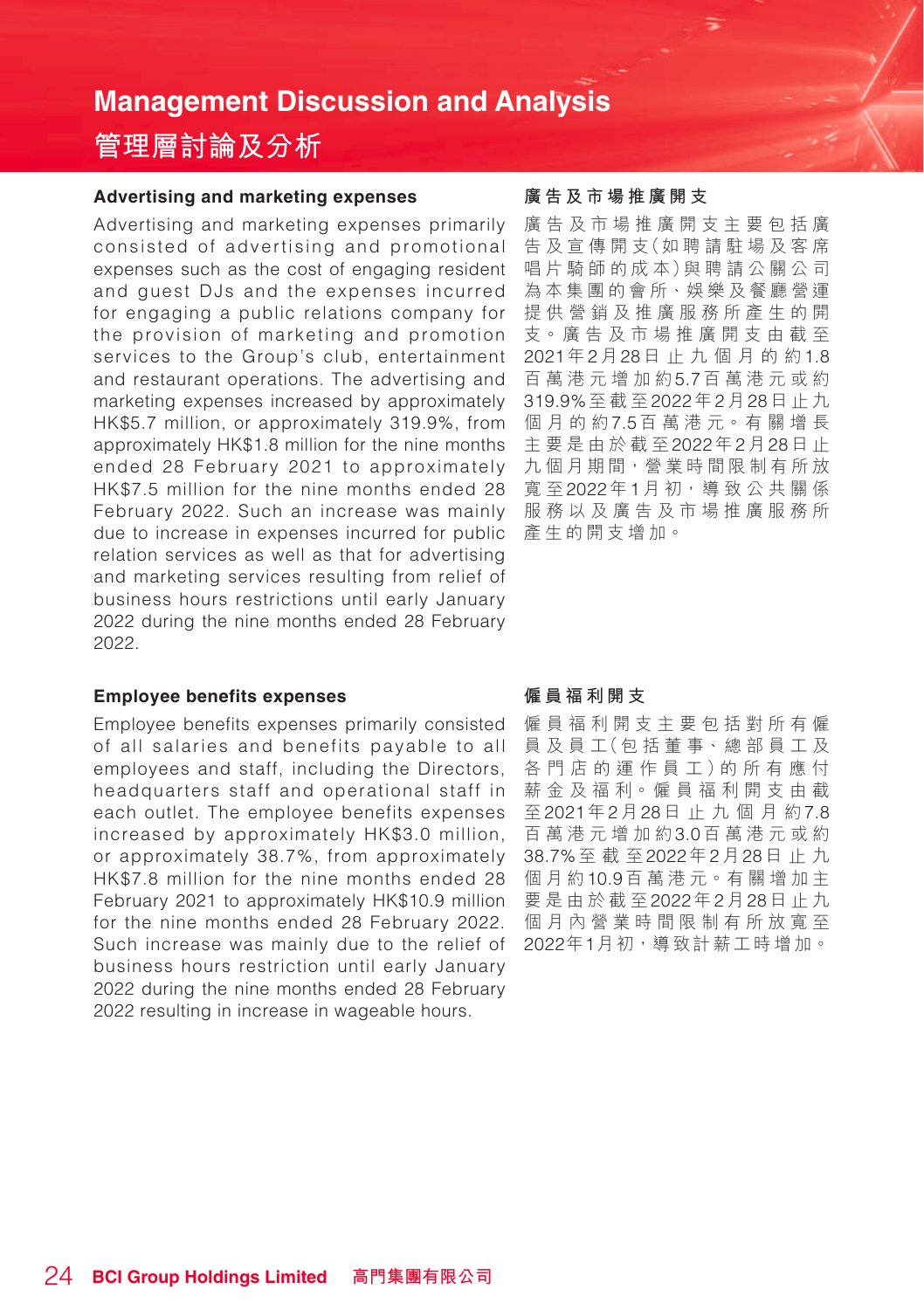# **管理層討論及分析**

#### **Depreciation of property, plant and equipment and right-of-use assets**

Depreciation represented the depreciation charge for property, plant and equipment (including, among others, leasehold improvements, furniture, fixtures and equipment) and right-of-use assets. Property, plant and equipment are depreciated so as to write off their cost net of expected residual value over their estimated useful lives on a straight-line basis. The total depreciation decreased by approximately HK\$11.3 million, or approximately 58.9%, from approximately HK\$19.2 million for the nine months ended 28 February 2021 to approximately HK\$7.9 million for the nine months ended 28 February 2022. Such decreased was due to previous recognition of full impairment to the property, plant and equipment and right-of-use assets of two outlets, resulting in cessation of such charges during the reporting period under review.

#### **Other expenses**

Other expenses mainly represented security expenses for the clubs, credit card commissions, repairs and maintenance costs, cleaning expenses, professional fee and entertainment expenses. Such expenses increased by approximately HK\$6.2 million, or approximately 81.6%, from approximately HK\$7.5 million for the nine months ended 28 February 2021 to approximately HK\$13.7 million for the nine months ended 28 February 2022. Such increase was mainly due to extended operating hours of our entertainment outlets resulting from relief of business hours restriction until early January 2022 during the nine months ended 28 February 2022.

#### **物業、廠房及設備以及使用權資產 折 舊**

折 舊 指 物 業、廠 房 及 設 備(包 括(其 中 包 括)租 賃 物 業 裝 修、傢 具 以 及 装置及設備)以及使用權資產的折 舊 費 用。物 業、廠 房 及 設 備 的 折 舊 乃於估計可使用年期內按直線法 撇 銷 成 本(已 扣 除 預 期 剩 餘 價 值)計 算。折 舊 總 額 由 截 至2021年2月28 日止九個月的約19.2百萬港元減少 約11.3百萬港元或約58.9%至截至 2022年2月28日止九個月的約7.9 百萬港元。有關減少乃由於兩間門 店的物業、廠房及設備以及使用權 資產先前確認全面減值,因此於回 顧報告期並無該項費用。

#### **其他開支**

其他開支主要指會所保安開支、信 用 卡 手 續 費、維 修 及 保 養 成 本、清 潔 費、專 業 費 用 及 娛 樂 費 用。該 等 開支由截至2021年2月28日止九個 月的約7.5百萬港元增加約6.2百 萬 港元或約81.6%至截至2022年2月 28日止九個月的約13.7百萬港元。 有關增加主要是由於於截至2022 年2月28日止九個月期間,營業時 間限制有所放寬至2022年1月初, 導致我們娛樂門店的營業時間增 加。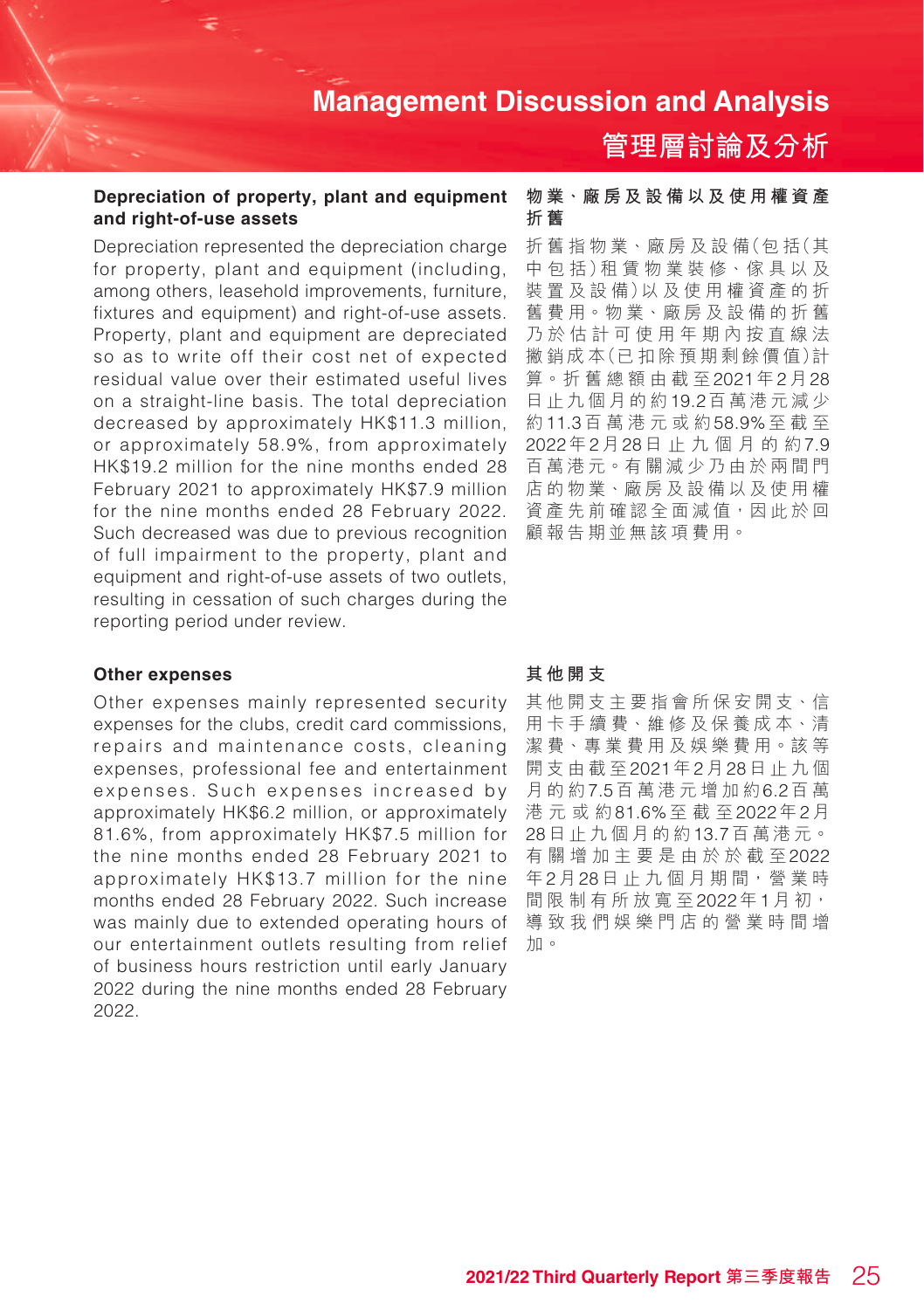## **管理層討論及分析**

#### **Loss before income tax**

As a result of the cumulative factors discussed above, the loss before income tax expenses decreased from approximately HK\$11.3 million for the nine months ended 28 February 2021 to approximately HK\$7.4 million for the nine months ended 28 February 2022.

#### **Loss and total comprehensive income for the period**

The loss and total comprehensive income decreased from approximately HK\$11.3 million for the nine months ended 28 February 2021 to approximately HK\$7.4 million for the nine months ended 28 February 2022. Such a change was due strong performance of new outlet and relief of business hours restriction until early January 2022 during the period under review despite the effect was partially offset for the amount received from government subsidies and rent concession by the Group decreased significantly during the reporting period under review, which were enjoyed in the corresponding period in 2021.

### **PROSPECTS**

disclosed in the Company's annual report 披露的資料相比並無重大變化。 As at the date of this report, the prospects of the Group and the core direction of the Company has not changed materially from the information published on 27 August 2021 ("**2021 Annual Report**").

#### **除所得稅前虧損**

受上述因素共同影響,除所得稅開 支前虧損由截至2021年2月28日 止 九個月的約11.3百萬港元減少至截 至2022年2月28日止九個月的約7.4 百萬港元。

#### **期內虧損及全面收益總額**

虧損及全面收益總額由截至2021 年2月28日止九個月的約11.3百 萬 港元減少至截至2022年2月28日 止九個月的約7.4百 萬 港 元。該 變 動主要是由於於回顧報告期內新 門店的強勁表現及營業時間限制 有所放寬至2022年1月 初,儘 管 有 關影響部分被回顧期間本集團於 2021年同期所享有的政府補助及 租金優惠大幅減少所抵銷。

### **前 景**

於本報告日期,本集團的前景及本 公司的核心方向與2021年8月27日 刊 發 的 本 公 司 年 報(「**2021年 報**」)所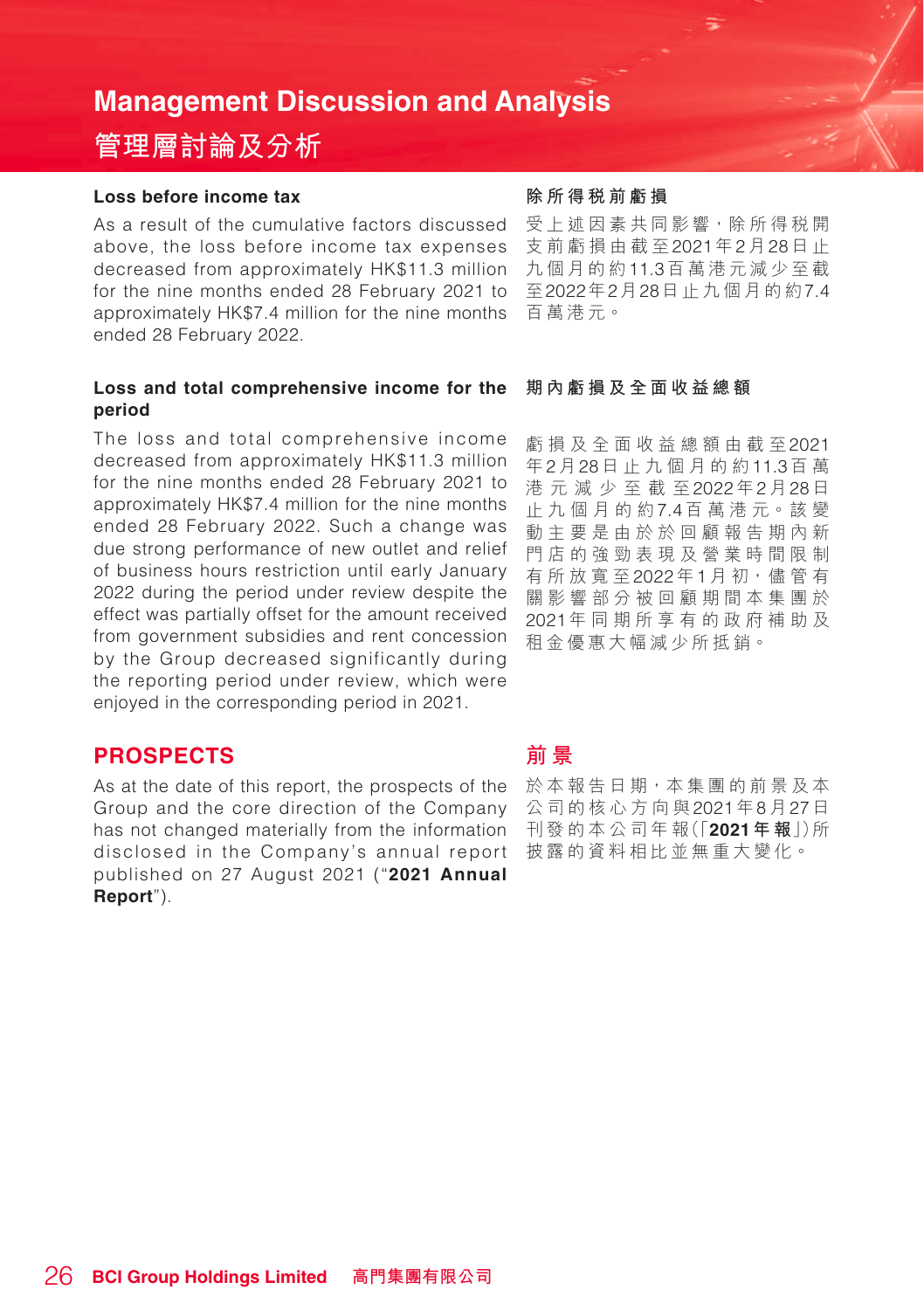**管理層討論及分析**

#### **AND 主要風險及不確定因素 PRINCIPAL RISKS UNCERTAINTIES**

There are certain risks involved in the operations of the Group's business. Set forth below are some of the major risks that could materially and adversely affect the Group.

1) In order to expand and diversify our outlet network, we expect to establish more sports-themed bars and set up more restaurants in Hong Kong. The food and beverage and entertainment industry in Hong Kong is highly competitive. Our ability to successfully open new outlets is subject to a number of risks and uncertainties, including identifying suitable locations and/or securing leases on reasonable terms, timely securing necessary governmental approvals and licences, ability to hire quality personnel, timely delivery in decoration and renovation works, securing sufficient customer demand, securing adequate suppliers and inventory that meet our quality standards on timely basis, reducing potential cannibalisation effects between the locations of our outlets and the general economic conditions. The costs incurred in opening of new outlets and the expansion plans may place substantial strain on our managerial, operational and financial resources. As such, we cannot assure that we can always operate the expanded outlets network on a profitable basis or that any new outlet will reach the planned operating levels. If any new outlet experiences prolonged delays in breaking even or achieving our desired level of profitability or operate at a loss, our operational and financial resources could be strained and our overall profitability could be affected.

本集團的業務營運涉及若幹風險。 可能對本集團造成重大不利影響 的若幹主要風險載列如下。

1) 為擴大及多元化開拓門店 網絡,我們預期將在香港開 設更多運動主題酒吧及餐 廳。香港餐飲及娛樂行業的 競爭相當激烈。我們能否成 功開設新門店受多項風險 及不確定因素所限制,包括 物色合適位置及╱或以合理 條款訂立租約、及時取得必 要的政府批文和牌照、能否 招募高質素人員、及時完成 裝潢和整修工程、尋找充足 的客戶需求、及時覓得足夠 的供應商及符合我們質量 標準的存貨、降低我們鄰近 門店間的潛在競爭影響及 整體經濟狀況。開設新門店 及擴張計劃所產生的成本 可能對我們的管理、營運及 財務資源構成沉重壓力。因 此,我們無法保證所經營的 已擴展門店網絡能一直賺 取盈利或任何新門店將達 致計劃營運水平。倘任何新 門店遲遲未能實現收支平 衡或達致我們理想的盈利 水平甚或錄得經營虧損,則 可能會導致我們的營運及 財務資源緊張,並影響我們 的整體盈利能力。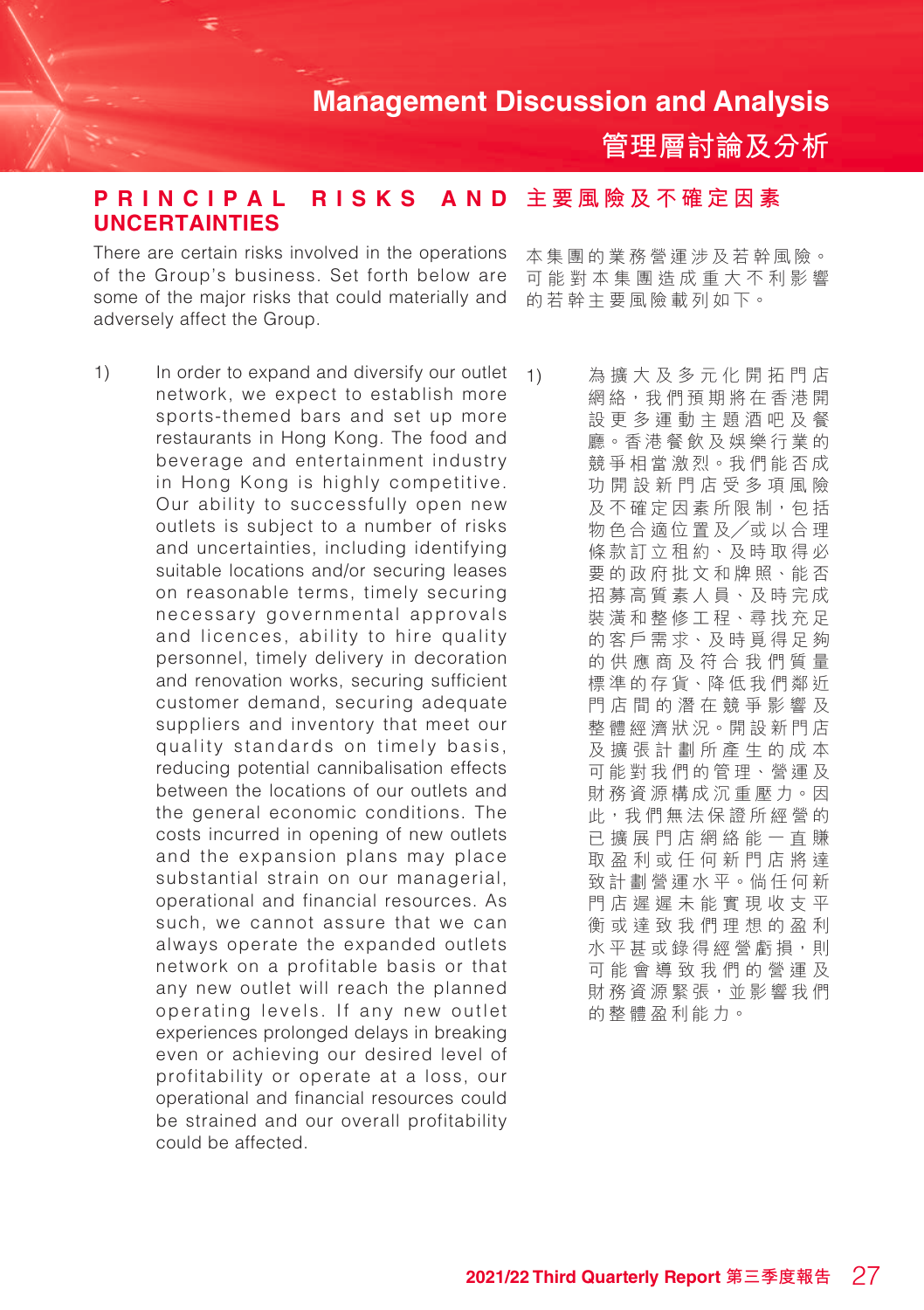## **管理層討論及分析**

 $2)$  As we lease or license all of the properties on which our outlets operate, we are exposed to the fluctuations in the commercial real estate market. There is no objective way for us to accurately predict the rental rates in the commercial real estate market in Hong Kong, and our substantial lease liabilities expose us to potentially significant risks, including increasing our vulnerability to adverse economic conditions resulting from the COVID-19 impact, limiting our ability to obtain additional financing and reducing our cash available for other purposes. Any non-renewal (whether as a result of the landlord's or licensor's or our decision) or termination of any of our leases or licence or substantial increased rentals or licence fees could cause us to close down the relevant outlet or the need to relocate to another site, depending on our business needs or performance from time to time. In such events, we could face a drop in sales, write off leasehold improvements, and could incur relocation costs for renovation, removal and resources allocation, which could in turn result in financial strain in our operations and diversion of management resources.

2) 由於我們門店經營所在的 全部物業均為租賃或特許 物業,故我們面對商業房地 產市場波動的風險。我們並 無準確預測香港商業房地 產市場租金水平的客觀方 法,故我們的大量租賃負債 可能使我們面臨重大風險, 包括使我們更易受2019冠 狀病毒病 造成的不利經濟 狀況的影響、限制我們取得 額外融資的能力及減少我 們可用於其他用途的現金。 任 何 不 續 約 或 不 續 許 可(不 論是業主或許可人抑或我 們 自 行 決 定), 或 終 止 我 們 的任何租約或許可,或租金 或許可費用大幅上漲均可 能導致我們關閉相關門店 或需將其遷至別處,視乎我 們不時的業務需求或表現 而 定。在 該 等 情 況 下, 我 們 可能面臨銷售額下跌、撇銷 租賃物業裝修以及可能因 整修、拆除及資源配置產生 搬遷成本,進而導致我們的 營運資金緊張及管理資源 分散。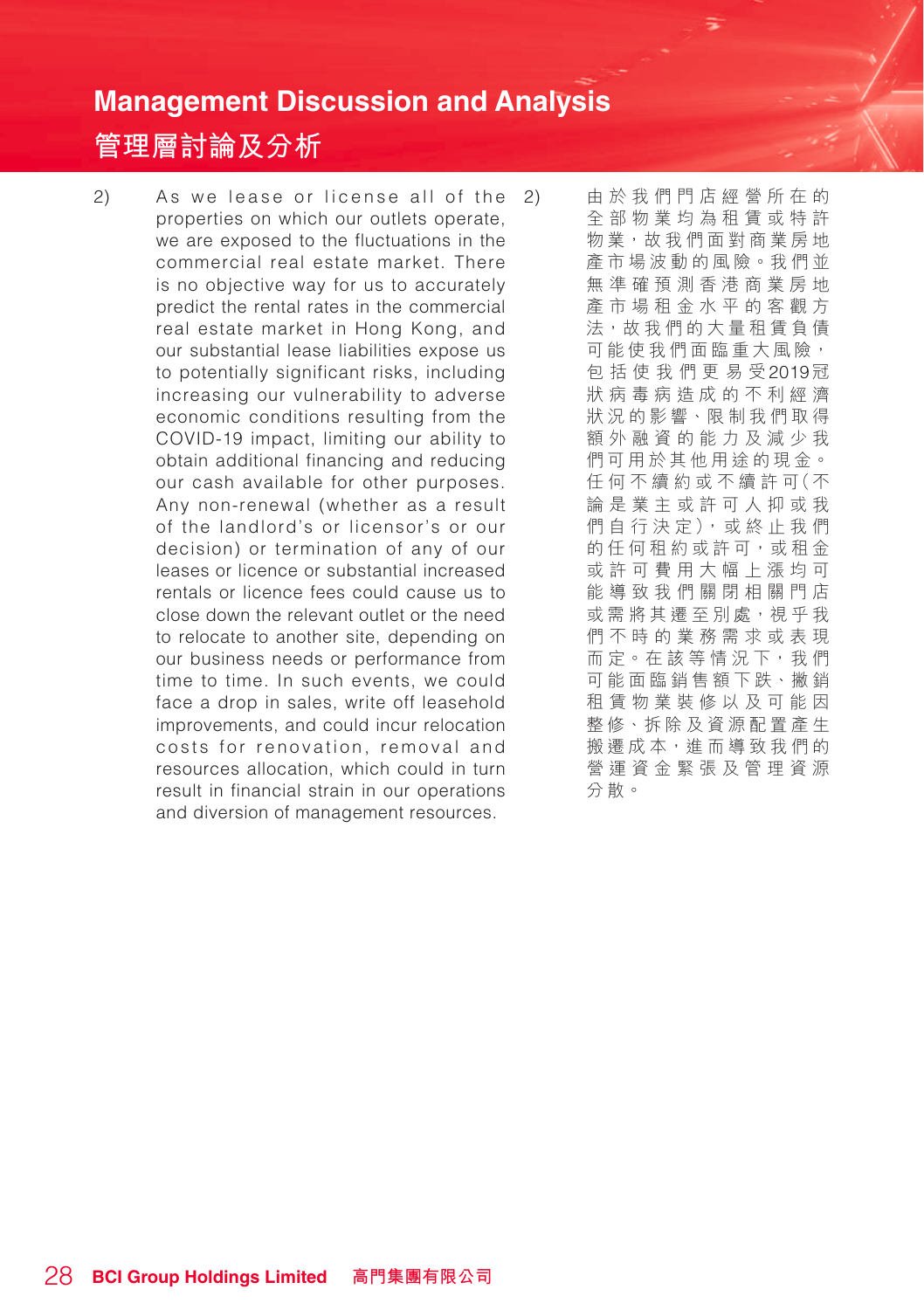3) For each of the nine months ended 28 February 2021 and 2022, our purchases from our largest supplier accounted for approximately 38.3% and 33.5% of our total purchases, respectively. We make purchases from our largest supplier under individual purchase order, and have not entered into any long term contract with it. If our largest supplier for any reason reduces the volume supplied to us or cease to supply to us, we will need to find alternative suppliers on similar sale terms and conditions acceptable to us. If we fail to do so in a timely manner, the operations of our clubs will be interrupted, our costs may increase and our business, financial conditions, results of operations and growth prospects may therefore be materially and adversely affected.

To address the above risks and uncertainties, the Directors will closely monitor the progress of the expansion plan and to operate the expanded network on a profitable basis. The Directors will also continue to explore opportunities to diversify our operation so that we could reduce our reliance on Volar and the largest supplier. The Directors will continue to review and evaluate the business objective and strategy and make timely execution by taking into account the business risks and market uncertainties.

**管理層討論及分析**

- 3) 截至2021年及2022年2月28日 止各九個月,來自最大供應商 的採購量分別佔我們總採購量 約38.3%及33.5%。我們根據 個別採購訂單向最大供應商作 出採購,且並無訂立任何長期 合約。倘最大供應商因任何理 由削減對我們的供應量或停止 向我們供應,則我們將需按我 們可接受的相似銷售條款及條 件物色替代供應商。倘我們未 能及時物色替代供應商,則我 們的會所將會中斷營運,成本 或會上升,而我們的業務、財 務狀況、經營業績及發展前景 可能因而受到重大不利影響。
- 為了應對上述風險及不確定因素, 董事將密切監察擴張計劃的進度 及以按盈利基準經營已擴展網絡。 董事亦將持續探索機遇以多元化 發展我們的業務,從而減少我們對 Volar及 最 大 供 應 商 的 依 賴。董 事 將繼續檢討及評估業務目標與策 略,並於考慮業務風險及市場不確 定因素後及時執行有關目標與策 略。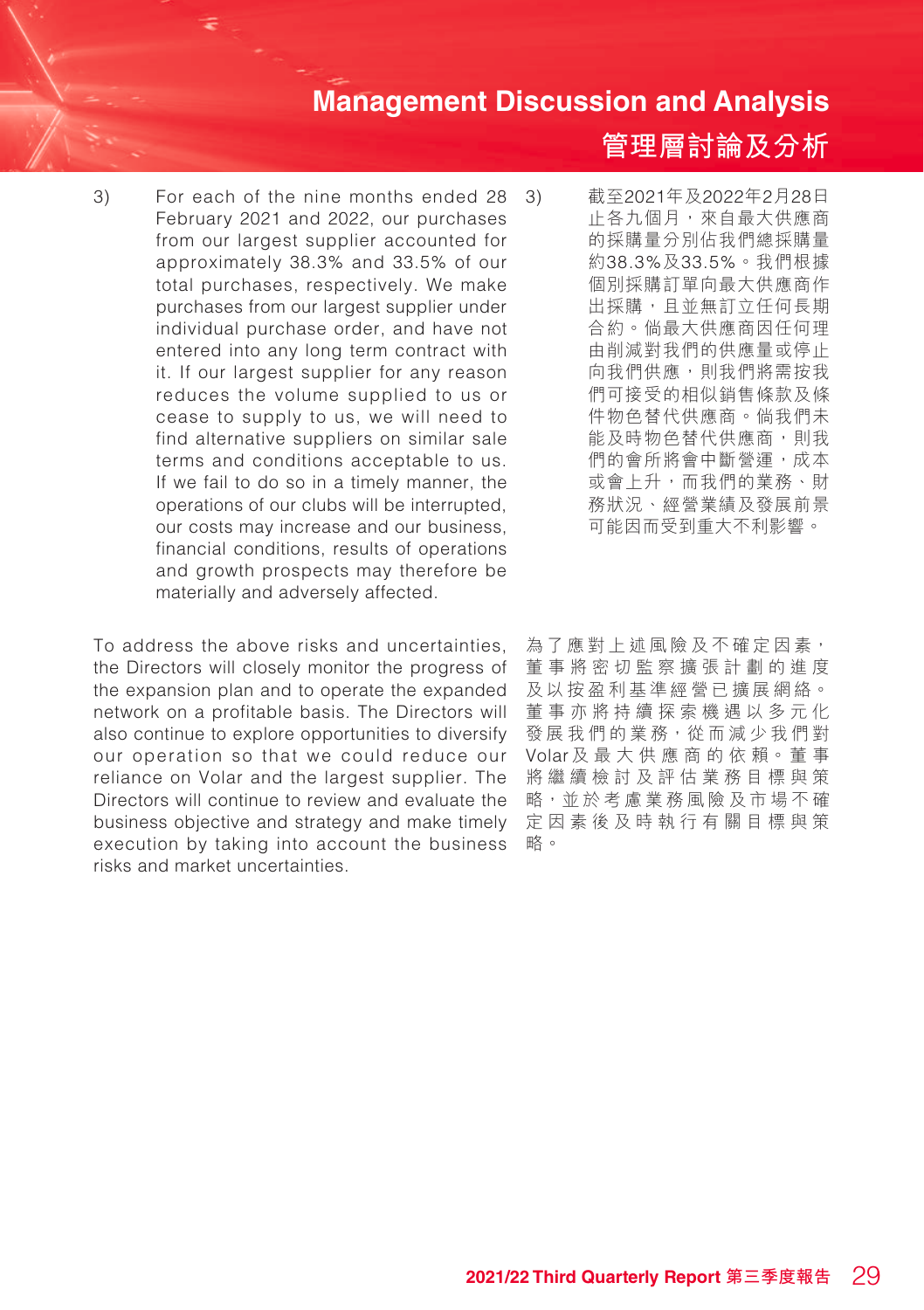## **管理層討論及分析**

### **The risk from COVID-19**

- 1) The outbreak of COVID-19 has resulted in the provision of limiting services and even temporary suspension of operation in Hong Kong. Thus, the business activities of the Group has also generally been suspended or slowed down. The Directors expect the Company to record a significant decrease in sales and may have an adverse Impact on the Group's financial performance for the year of 2021 and 2022. The Group is closely observing the development of the outbreak of the COVID-19 while carrying out cost control measures to alleviate the overall impact of the outbreak of COVID-19 on the business operations and financial position of the Group.
- 2) The continuing spread and prolonged occurrence of COVID-19 could have an adverse effect on the tourism Industry in Hong Kong. All these factors may have an adverse material impact on our business, operation, financial condition and prospects. The Group is closely observing the development of the outbreak of the COVID-19 and the effect on the tourism industry. The management will change its policy and/or menu to match with the demand of both the tourists and local customers.

### **來 自2019冠狀病毒病 的風險**

- 1) 2019冠狀病毒病 爆發導致 於 香 港 提 供 的 服 務 減 少, 甚至導致於香港的營運中 斷,因此本集團的業務活動 亦整體中斷或放緩。董事預 期,本公司的銷售額將大幅 減少,此可能對本集團2021 年 及2022年 的財務表現造 成不利影響。本集團正密切 觀 察2019冠狀病毒病 爆 發 的事態發展,同時實施成本 控制措施以減輕2019冠 狀 病毒病 爆發對本集團業務 運營及財務狀況的整體影 響。
- 2) 2019冠狀病毒病 持續擴散 及疫情持續可能對香港的 旅遊業造成不利影響。所有 該等因素均可能會對我們 的 業 務、運 營、財 務 狀 況 及 前景產生重大不利影響。本 集團正密切觀察2019冠 狀 病毒病 爆發的事態發展以 及對旅遊業的影響。管理層 將更改其政策及/或菜單, 以迎合遊客及本地顧客的 需求。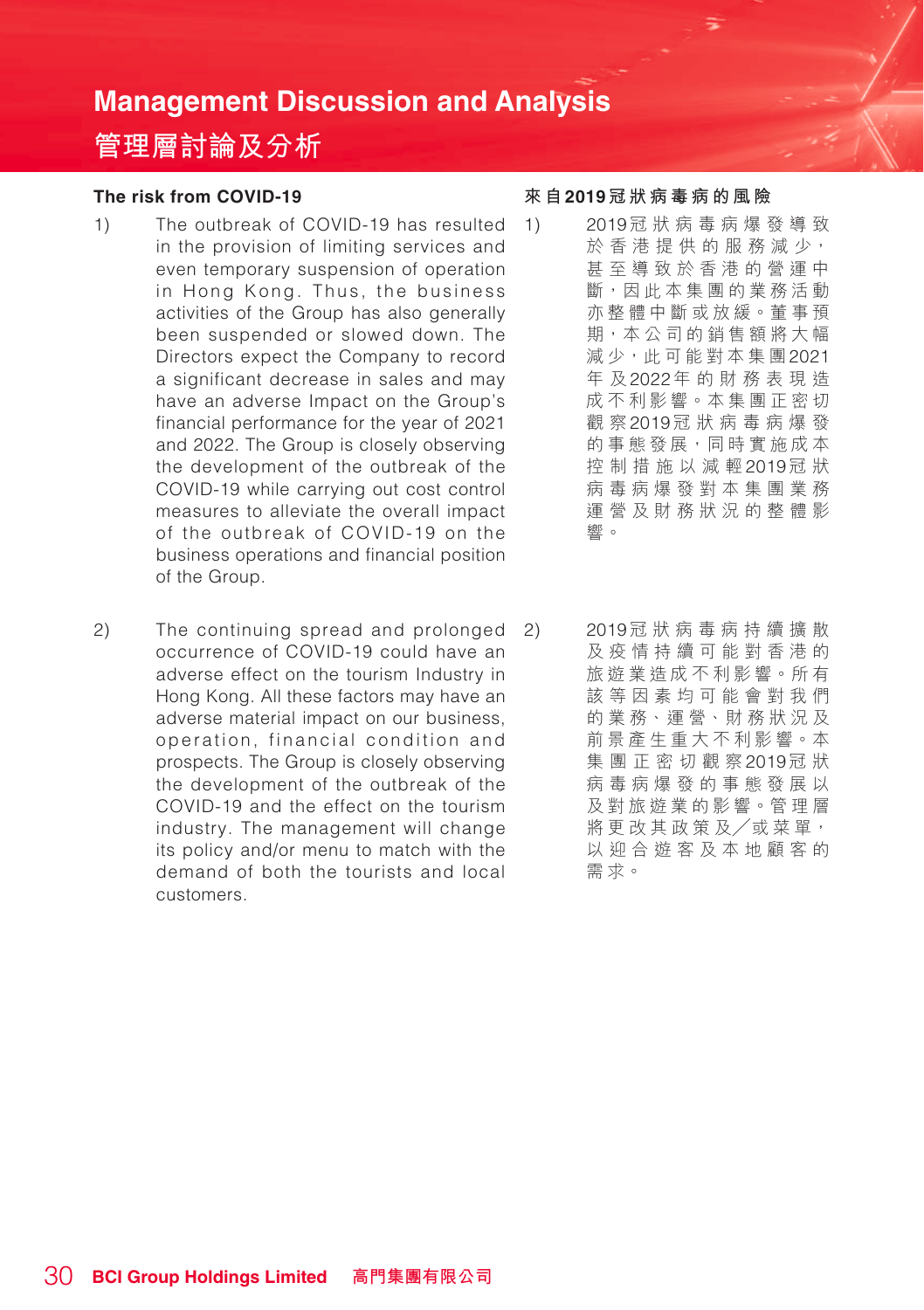**管理層討論及分析**

#### **重大收購及出售附屬公司 MATERIAL ACQUISITIONS AND DISPOSAL OF SUBSIDIARIES**

Save as disclosed below and in this report, the Group did not carry out any material acquisition nor disposal of any subsidiaries for the nine months ended 28 February 2022.

On 13 August 2021, each of Castle Team and the other six new investors entered into a shares subscription agreement with Crown Grand and Lively World, pursuant to which Castle Team and the new investors agreed to subscribe for a total of 30 new shares in Crown Grand for a total subscription price of HK\$6 million (i.e. HK\$200,000 per share) in cash. The transaction completed on 20 August 2021, and since then Crown Grand held as to 28% by the new investors, 0.98% by non-controlling interest of Castle Team and 71.02% by the Group (comprising 70% via Lively World and 1.02% via Castle Team).

The proceeds from the transaction can provide Crown Grand with additional funds to enhance its working capital for the operation of Faye. Moreover, the Group could leverage on the experience and network of the said subscribers to tap into the sports-themed bar and club market in Hong Kong. The proceeds were fully utilised as intended during the nine months ended 28 February 2022.

For details of the above transaction, please refer to the Company's announcement dated 13 August 2021.

### **DIVIDENDS**

No dividend has been paid or declared by the Company, or by any of the companies now comprising the Group for the respective nine months period ended 28 February 2021 and 2022.

除於下文及本報告內所披露者外, 截至2022年2月28日止九個月,本 集團並無進行任何重大收購或出 售任何附屬公司。

於 2021年8月13日, Castle Team 及其他6名新投資者各自與Crown Grand及Lively World訂立了股份 認 購 協 議, 根 據 該 等 協 議, Castle Team及新投資者同意以總認購價 6百 萬 港元現金認購Crown Grand 總 計30股新股份(即每股200,000 港元)。此交易已於2021年8月20 日完成, 自此, Crown Grand由新 投資者持有28%股 權, 由Castle Team非控股權益持有0.98%及 由 本集團持有71.02%股 權( 由 透 過 Lively World持有的70%股權及透 過Castle Team持有的1.02%股權組 成)。

交易所得款項可為Crown Grand提 供額外資金以改善其營運資金以 經 營Faye。此 外,本 集 團 可 憑 藉 上 述認購方的經驗及網絡進入香港 的運動主題酒吧及會所市場。預計 所得款項 於截至2022年2月28日 止 九個月期間已按擬定的用途悉數 動用。

就上述交易的詳情,請參閱本公司 日期為2021年8月13日之公告。

### **股 息**

截 至 分別止於2021年 及2022年2月 28日之九個月期間,本公司或本集 團現時旗下任何公司概無派付或 宣派股息。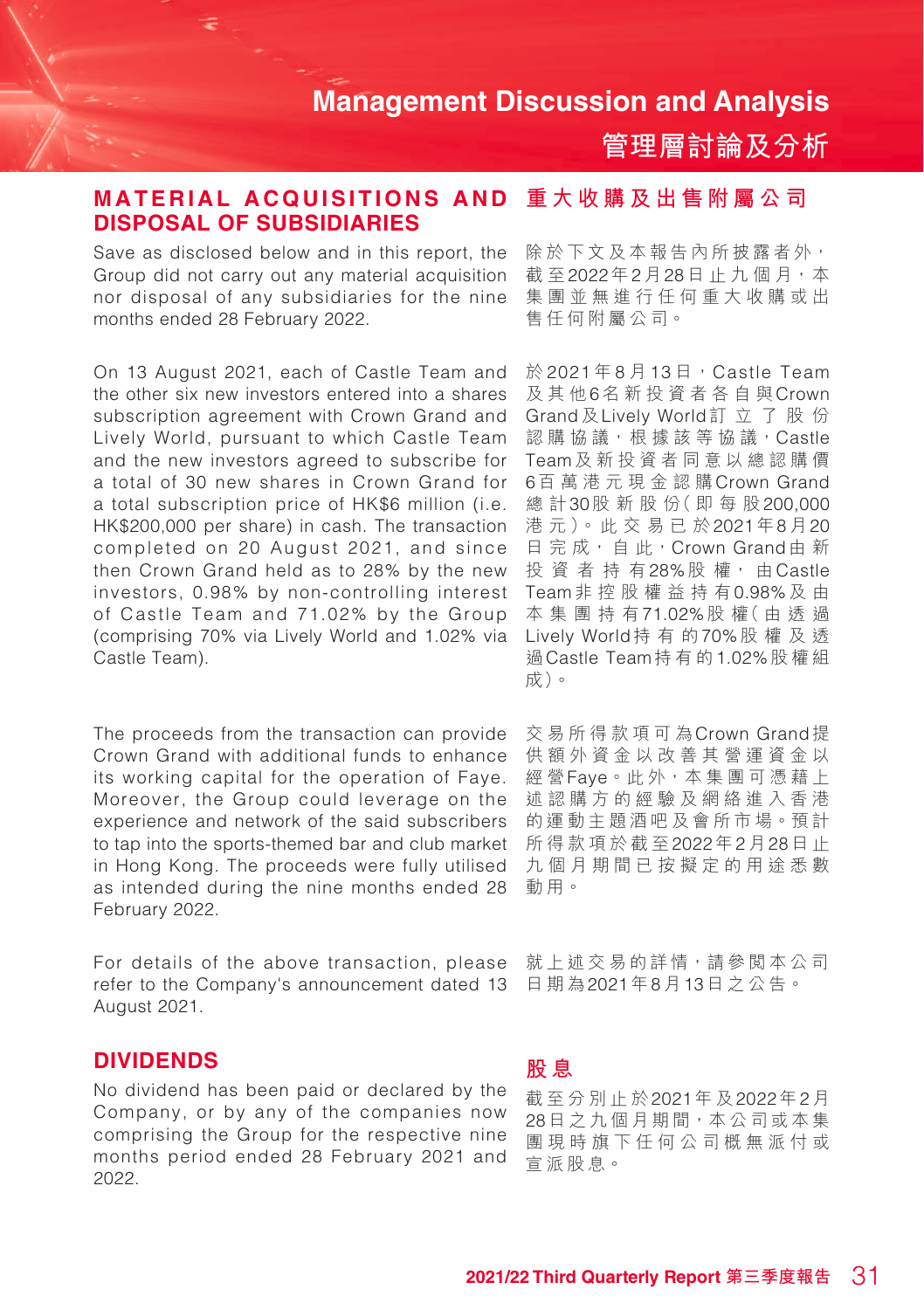## **其他資料披露**

#### **DIRECTORS' AND CHIEF EXECUTIVES' INTERESTS IN SHARES OF THE COMPANY 董事及最高行政人員於本 公司股份中之權益**

Save as disclosed below, as at 28 February 2022, none of the Directors or chief executive of the Company or their associates had any interests and short positions in the shares, underlying shares or debentures of the Company or its associated corporations (within the meaning of Part XV of the SFO) which are required (a) to be notified to the Company and the Stock Exchange pursuant to Divisions 7 and 8 of Part XV of the SFO (including interests or short positions which they are taken or deemed to have under such provisions of the SFO); or (b) pursuant to section 352 of the SFO, to be entered in the register referred to therein; or (c) pursuant to the rule 5.46 of the GEM Listing Rules to be notified to the Company and the Stock Exchange:

除下文所披露者外,於2022年2月 28日,本公司董事或最高行政人員 或彼等的聯繫人概無於本公司或 其 相 聯 法 團(定 義 見 證 券 及 期 貨 條 例 第XV部)的 股 份、相 關 股 份 或 債 權 證 中,擁 有(a)根據證券及期貨 條例第XV部 第7及8分部須知會本 公司及聯交所的任何權益及淡倉(包 括根據證券及期貨條例的有關條 文彼等被當作或視為擁有的權益 或 淡 倉);或(b)根 據 證 券 及 期 貨 條 例 第352條須記錄於該條所指登記 冊 內 的 任 何 權 益 及 淡 倉;或(c)根 據GEM上市規則第5.46條須知會本 公司及聯交所的任何權益及淡倉:

#### **Long positions in shares of the Company**

**於本公司股份中的好倉**

| <b>Name of Directors</b><br>董事姓名   | Capacity/Nature of Interest<br>身份/權益性質 | Number of shares<br>and underlying shares<br>股份及相關股份數目 | Percentage of<br>shareholding<br>股權百分比 |
|------------------------------------|----------------------------------------|--------------------------------------------------------|----------------------------------------|
| Mr. Jiang Qiaowei<br>蔣喬蔚先生         | Beneficial owner<br>實益擁有人              | 400,000                                                | 0.04%                                  |
| Mr. Hui Wai Hung Note 1<br>許維雄先生#1 | Beneficial owner<br>實益擁有人              | 400,000                                                | 0.04%                                  |
| Mr. Pong Chun Yu Note 1<br>龐振宇先生#1 | Beneficial owner<br>實益擁有人              | 400,000                                                | 0.04%                                  |

Note 1:

計1:

Their respective interests refer to 400,000 underlying shares in respect of the share options granted respectively to them pursuant to the share option scheme. As at 28 February 2022, only Mr. Jiang's options were exercised.

彼等權益為根據購股權計劃所分別授予 彼等之購股權中所對應的400,000股 相 關 股 份。截 至2022年2月28日, 僅 蔣 先 生之購股權已獲 行使。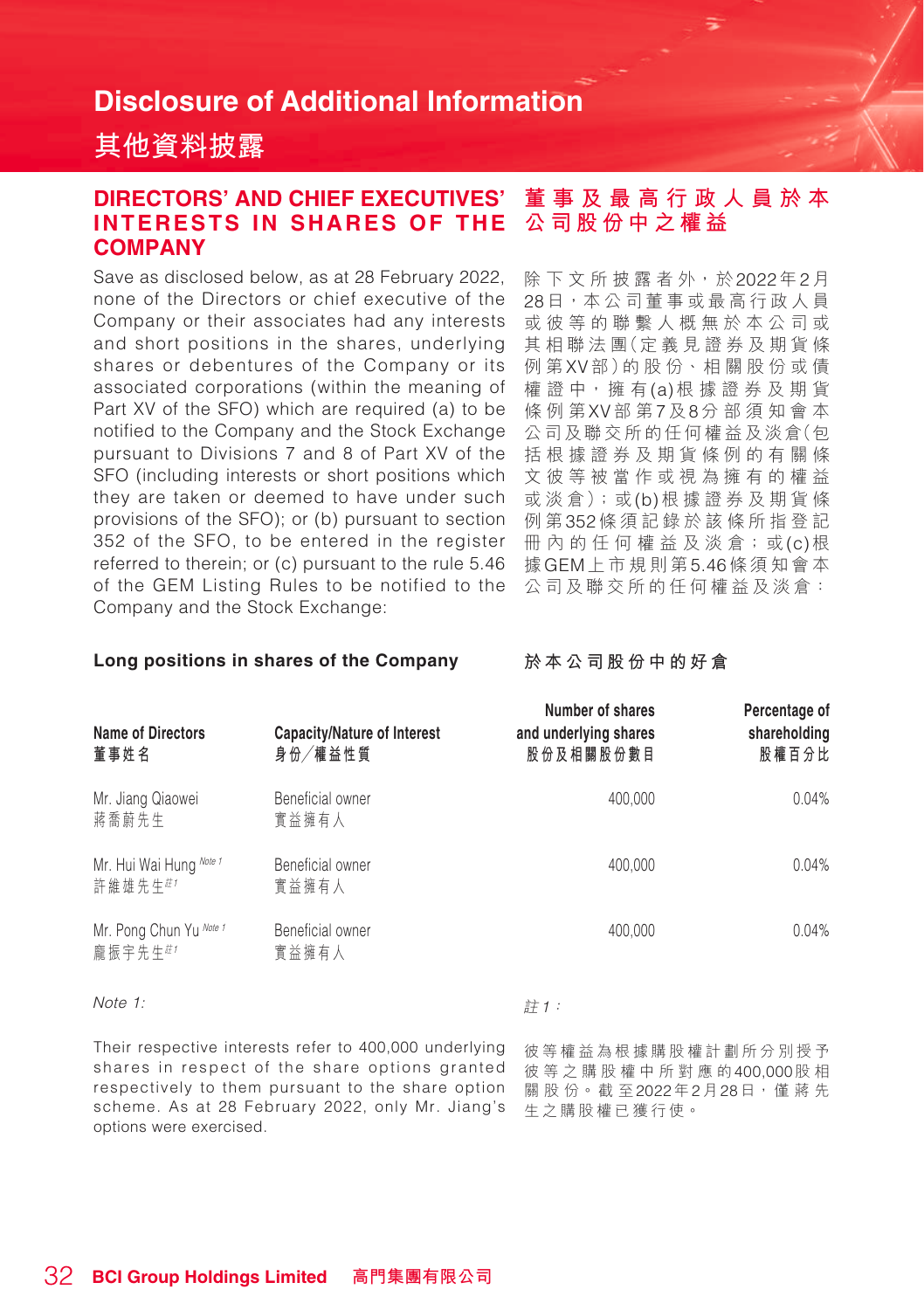**其他資料披露**

#### **主要股東於本公司股份之 權 益 SUBSTANTIAL SHAREHOLDERS' INTERESTS IN SHARES OF THE COMPANY**

Save as disclosed below, as at 28 February 2022, to the best knowledge of the Directors or chief executive of the Company, no person (other than a Director or chief executive of the Company) had interests or short positions in the shares or underlying shares of the Company, as recorded in the register maintained by the Company pursuant to section 336 of the SFO:

除下文所披露者外,於2022年2月 28日,就本公司董事或最高行政人 員 所 知,概 無 人 士(除 本 公 司 董 事 或 最 高 行 政 人 員 外)於 本 公 司 股 份 或相關股份中擁有記錄於本公司 根據證券及期貨條例第336條存置 的登記冊內的權益或淡倉:

#### **Long positions in shares of the Company**

**於本公司股份中的好倉**

| Name<br>姓名/名稱              | Capacity/Nature of Interest<br>身份/權益性質 | Number of shares<br>股份數目 | Percentage of<br>shareholding<br>股權百分比 |
|----------------------------|----------------------------------------|--------------------------|----------------------------------------|
| Mr. Sze Ching Lau<br>施清流先生 | Beneficial owner<br>實益擁有人              | 359.590.000              | 36.0%                                  |

## DIRECTORS'SECURITIES 董事進行證券交易 **TRANSACTIONS**

The Group adopted rules 5.48 to 5.67 of the GEM Listing Rules as its own code of conduct regarding Directors' securities transactions. Having made specific enquiries with all the Directors, all Directors have confirmed that they have complied with the required standard of dealings set out in the code of conduct for Directors' securities transactions during the nine months ended 28 February 2022.

本集團已採納GEM上市規則第5.48 至5.67條作為其本身有關董事進行 證券交易的操守守則。經向全體董 事作出具體查詢後,全體董事已確 認,彼 等 於 截 至2022年2月28日 止 九個月 期間一直遵守有關董事進 行證券交易的操守守則所載交易 必守標準。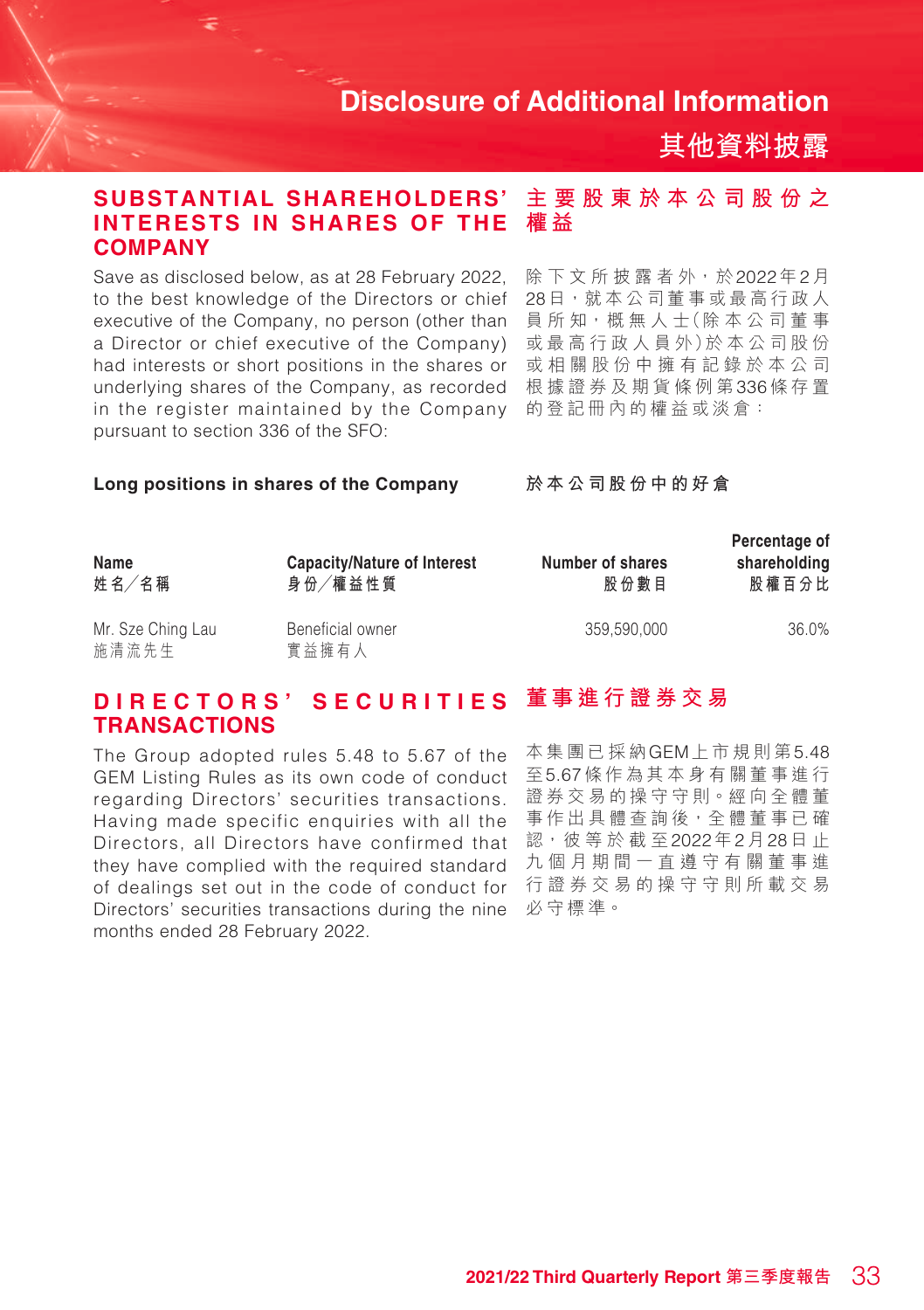## **其他資料披露**

#### **購 買、出 售 或 贖 回 本 公 司 上 OF THE COMPANY'S LISTED 市證券 PURCHASE, SALE OR REDEMPTION SECURITIES**

Neither the Company nor any of its subsidiaries has purchased, sold or redeemed any of the Company's listed securities during the nine months ended 28 February 2022.

載至2022年2月28日止九個月內, 本公司及其任何附屬公司概無購 買、出售或贖回本公司任何上市證 券。

#### **董事於合約的權益 D I R E C T O R S ' I N T E R E S T S I N CONTRACTS**

For the nine months ended 28 February 2022, no Director had a significant beneficial interest, either directly or indirectly, in any contract of significance to the business of the Group to which the Company or any of its subsidiaries was a party.

截至2022年2月28日止九個月,概 無董事直接或間接於本公司或其 任何附屬公司所訂立且對本集團 業務屬重大的任何合約中擁有重 大實益權益。

#### **企業管治常規 C O R P O R A T E G O V E R N A N C E PRACTICES**

The Company endeavors to adopt prevailing best corporate governance practices and has applied the Corporate Governance Code ("**CG Code**") as contained in Appendix 15 of the GEM Listing Rules. The Board has reviewed the Company's corporate governance practices and has formed the opinion that the Company throughout the nine months ended 28 February 2022 and up to the date of this report, has complied with the CG Code except for the following deviation.

Pursuant to the code provision C.2.1 (preamendment code provision A.2.1) of the CG Code, which stipulates that the roles of chairman and chief executive officer should be separate and should not be performed by the same individual. Accordingly, following the resignation of Mr. Wong Kui Shing Danny as chief executive officer of the Company and replaced by Mr. Wong Chi Yung, there will be a deviation from this code provision A.2.1 by the Company as Mr. Wong Chi Yung is also the chairman of the board.

本公司努力採用現行最佳企業管 治常規,並應用了GEM上市規則附 錄 十 五 所 載 企 業 管 治 守 則(「**企業管 治守則**」)。董 事 會 已 審 閱 本 公 司 企 業管治常規並表示除下述偏離外, 本公司已於截至2022年2月28日 止 九 個月整個期間及直至本報告日 期遵守企業管治守則。

本公司 根據企業管治守則的守則 條文第C.2.1條(前修改守則條文第 A.2.1條) 的 規 定, 主 席 及 行 政 總 裁 的角色應有區分,而且不應由一人 同時兼任。因此, 緊隨王鉅成先生 辭任本公司行政總裁並由王志勇 先生接替後,由於王志勇先生亦為 董事會主席,故本公司於此守則條 文 的 規定有所偏離。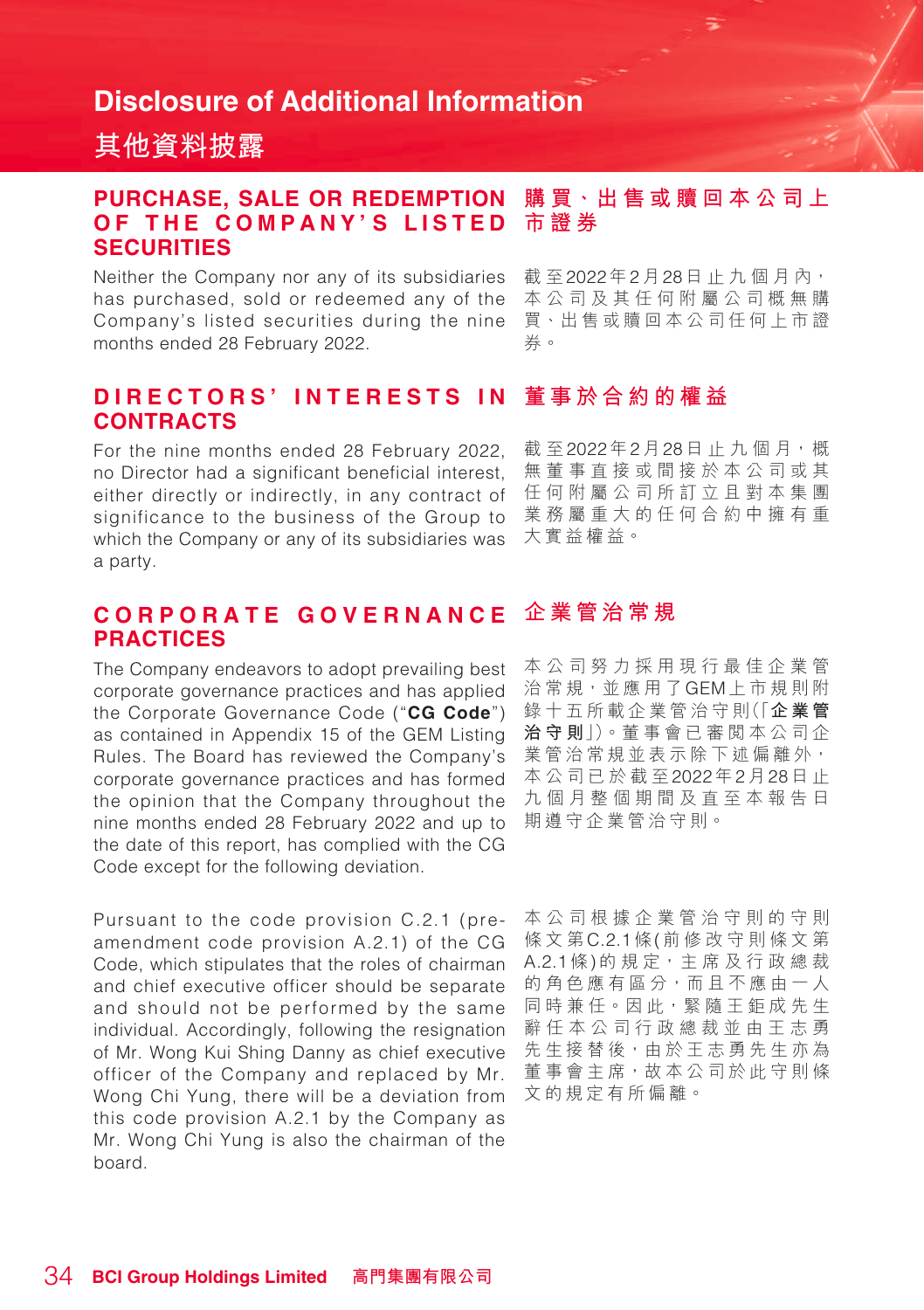Notwithstanding the aforesaid deviation, the Board considers that the present structure will not impair the balance of power and authority between the Board and the management of the Group as the Board assumes collective responsibility on the decision-making process of the Company's business strategies and operation. Nevertheless, the Company will continue to review its operation and seek to re-comply with the code provision C.2.1 (pre-amendment code provision A.2.1) of the CG Code by splitting the roles of chairman and chief executive officer at a time when it is appropriate to increase the independence of corporate governance of the Group.

their responsibilities. In the event there are any 決議。 Pursuant to the code provision D.1.2 (pre-amendment code provision  $C_1$ , 1.2), the management of the Company should provide monthly updates to the Board to enable the Board and each Director to discharge their duties. However, given that companies listed on the GEM board are required to prepare quarterly financial results, and that no material changes in the Group's business operation or performance between months have been noted in the past, the Company considers that providing quarterly updates to the Board is sufficient for the Board and each Director to discharge significant updates to be provided, the Company will update the Board as early as practicable for discussion and resolution.

Information on corporate governance practices 本公司採納的企業管治慣例資料 adopted by the Company is set out in the Corporate Governance Report on pages 29 to 51 of the 2021 Annual Report.

## **其他資料披露**

儘管存在上述偏離,董事會認為現 時架構不會影響董事會與本公司 管理層之間的權力及授權平衡,因 董事會對本公司業務策略及營運 的決策過程共同承擔責任。儘管如 此,本 公 司 將 繼 續 審 視 其 營 運,在 合適時候分開主席及行政總裁的 角色以增加本集團企業管治的獨 立性,尋求重新遵守企業管治守則 的守則條文第C.2.1條(前修改守則 條文第A.2.1條)的規定。

根據守則條文D.1.2條(修 訂 前 守 則 條文第C.1.2條),本 公 司 管 理 層 應 每月向董事會提供月度更新資料, 以使董事會及每位董事都能履行 職 青。然 而,鑑 於 創 業 板 上 市 公 司 須按規定編製季度財務業績,且根 據以往經驗,本集團的業務經營或 表現在各月間並無重大變化,本公 司認為向董事會提供季度更新資 料足以讓董事會及每位董事履行 其 職 責。倘 有 任 何 重 要 的 資 料 更 新,本公司會於可行情況下儘早向 董事會提供,以便進行討論及通過

載 於2021年報第29至51頁的企業 管治報告內。